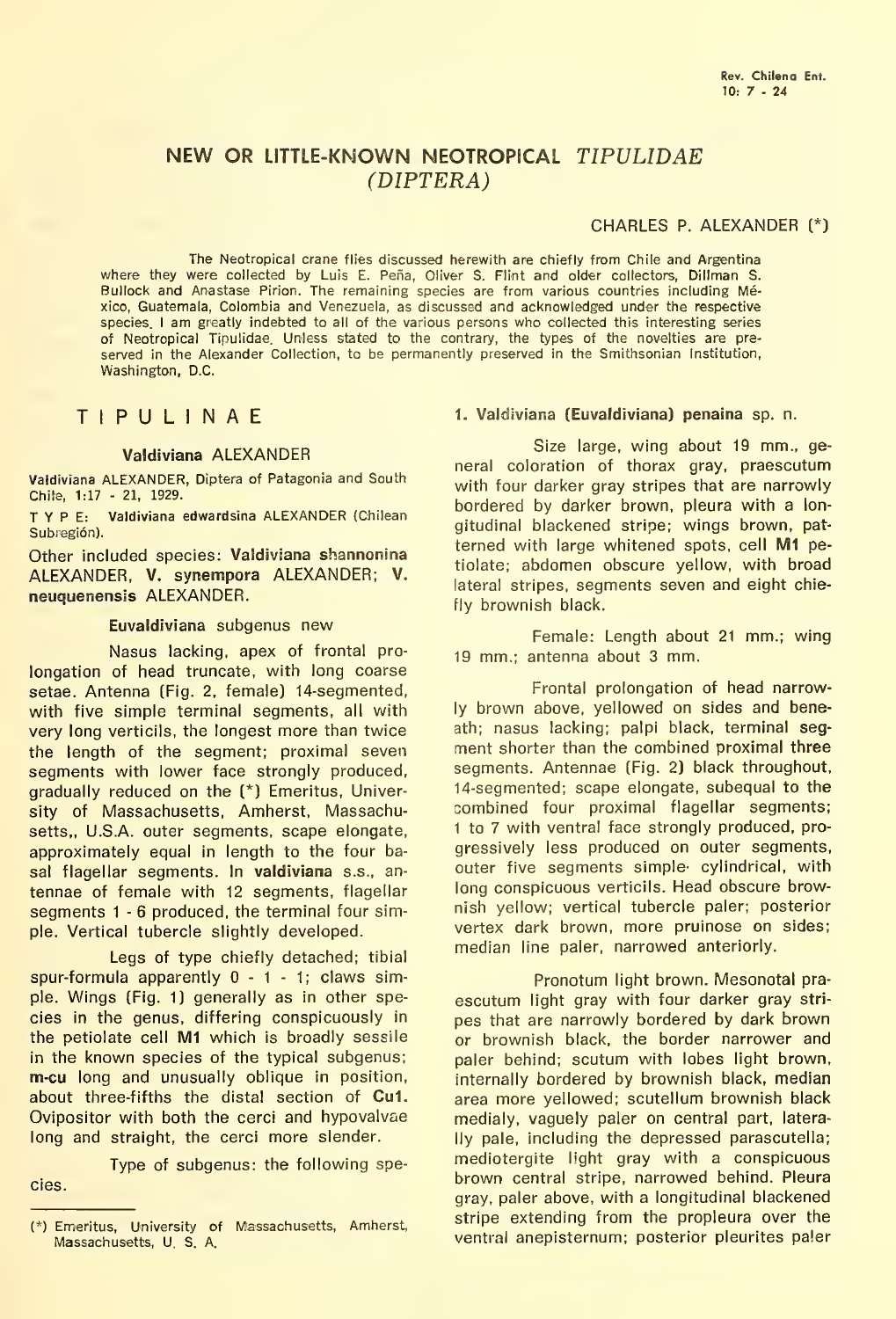brown, sternopleurite clear gray; dorsopleural membrane obscure yellow. Halteres with stem brown, brightened at base, knob blackened with apex slightly whitened. Legs with coxae gray; trochanters obscure yellow; femora brown, tips darker brown; tibiae and tarsi brown, outer tarsal segments darker. Wings (Fig. 1) brown attractively patterned with large whitened spots, placed before origin of Rs in cell R; be fore and beyond the conspicuous dark brown oval stigma; basad of cord with cell C chiefly whitened, with further postarcular areas in all cells; other conspicuous separate white markings near outer end of cell M before m-cu and marginally in cell Ist A adioining vein 2nd A; beyond cord with smaller whitened areas in cells MI, Ist M2, 2nd M2, M3 and M4, the largest in cell M1; linear whitened streaks in cells R3 and R5; veins brown, Ist A paler brown, veins comprising the cord chiefly whitened. Macrotrichia on veins C, Se, R, and on outer radial and R5; veins brown, Ist A paler brown, veins veins; more sparse trichia on outer ends of Rs, MI and M2.

Abdomen with proximal segments dark brown, succeeding segments chiefly obs cure yellow with a broad lateral stripe that in cludes the ventral tergites and dorsal sternites; segments seven and eight chiefly brownish black; ovipositor and its basal shield more horn-yellow.

H o <sup>I</sup> o <sup>t</sup><sup>y</sup> <sup>p</sup> <sup>e</sup> : female, Chile, Arau-00, Nahuelbuta, Butamalai, 1100 - 1400 meters, January 23-31, 1954 (Peña).

This distinct fiy is dedicated to Luis Peña Guzmán, outstanding collector of insects and distinguished student of the Neotropicai Tenebrionldae. The species requires no further comparisons with any of the species listed un der the genus earlier.

## 2. Zelandotipula exserrata sp. n.

Closest to serratimargo; antennae of male elongate, exceeding one-half the body length; male hypopygium with posterior border of tergite broadiy emarginate; outer dististyle with a strong tooth at near midlength margin not serrate; phallosome with gonapophyses long and narrow.

Male: Length about 16 mm.; wing <sup>21</sup> mm.; antenna about 9 mm.

Frontal prolongation of head obscure yellow above, clear yellow ventrally, sides broadiy brown; nasus very long and slender; paipi dark brown. Antennae long, exceeding one-half

the body length; proximal three segments light yellow, second and third flagellar segments light brown, remaining segments darker brown, their extreme outer ends vaguely paler; each of the proximal flagellar segments placed on lower edge of the extreme outer end of the preceding segment; flagellar segments elongate, with abundant shorterect setae, as well as very sparse short verticils on lower face; terminal segment very small, long-oval. Head above chestnut brown laterally, with a more narrow yellow central line that is extended on to the base of the pronotum.

Pronotum yellow, narrowly brown medially and on ventral ends. Mesonotal praescu tum cinnamon brown with four poorly indicated narrow obscure yellow stripes, lateral margina darker; scutal lobes obscure yellow, narrowly bordered by brown; scutellum darker brown; mediotergite brown, sides and posterior border light yellow, cephalic end vaguely brightened medially. Pleura dorsally light yellow, exten ding from pronotum to base of abdomen, bro ader and more diffuse behind, the stripe anteriorly beneath bordered by dark brown, beco ming obsolete on the pleurotergite; ventral sternopleurite paler. Halteres slender, stem brown, narrowly yellowed basally, knob darker brown. Legs with coxae and trochanters yellow; femora yellowish brown, tips darker; tibiae and tarsi brown, outer segments slightly paler brown. Wings light brown, vaguely darker brown at stigma, origin of Rs and in extreme bases of cells R and M; no darkening in cell<br>M as is the case in many species; veins light brown. Veins with exception of C and R gla brous. Venation: Rs relatively long, about onehalf longer than m-cu; cell Ist M2 small.

Abdominal tergites light brown, ster nites and hypogygium yellow. Male hypopy gium (Fig. 5) with posterior border of tergite, t, boardly emarginate, the lobes with short black setae, longer and sparse at midline. Outer dististyle, d, with a strong tooth on margin at near midglength, the border beyond this without denticles; inner style with rostrum short and obtuse. Phallosome, p, with apophyses, g, short and obtuse.

In serratimargo (reference later), the border of the outer dististyle is conspicuously serrate; inner style with beak short and obtuse. Tergite scarcely emarginate, lobes very low. Phallosome with apophyses long and narrow. (Type ,Lake Atitlan, Guatemala; see Great Basin Naturalist, 30: 233, fig. 6, 1970).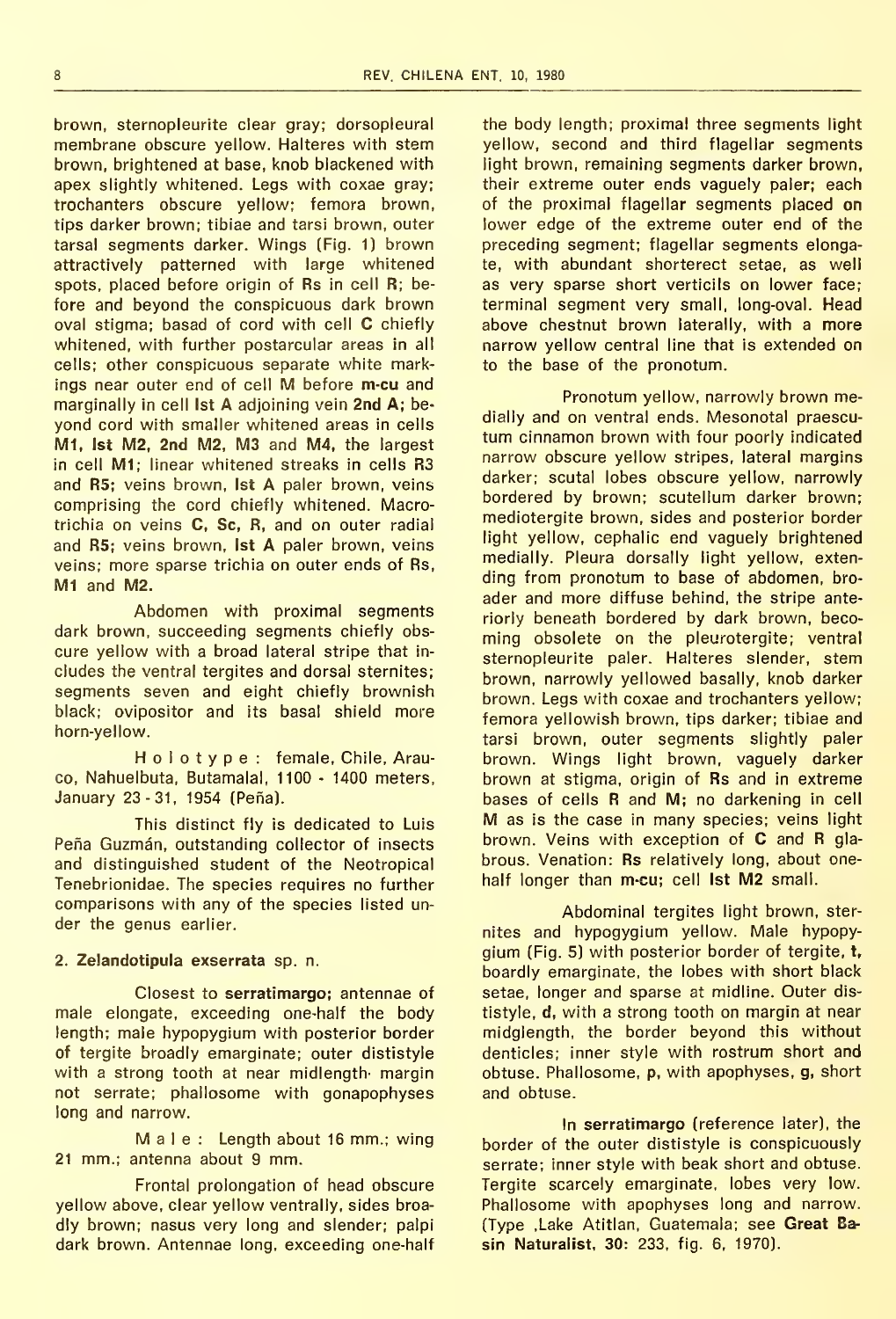H O <sup>I</sup> <sup>O</sup> <sup>t</sup> y pe : Male, Merida, Venezuela, 1883 (Coll. Wien).

The differences between the present species and Zelandotipula serratimargo ALEX- ANDER have been stressed above, including chiefly the antennae and male hypopygium.

## 3. Zelandotipula wardiana sp. n.

Size large (wing of female 33 mm.); general coloration of thoracic dorsum brown, the pleura with an anterior darkened stripe; legs chiefly yellow, the tips of femora pale brown; wings light yellow, restrictedly patter ned with darker, including a broad brown seam along vein Cu and restricted darkened spots on outer half, including the origin of Rs and small marginal dots; a linear series of three dark dashes in medial field behind cell Ist M2; cell MI sessile.

Female: Length about <sup>28</sup> mm.; wing 33 mm.; antenna about 4.8 mm.

Frontal prolongation of head subequal in length to remainder of head, obscure yellow above, ventral half light brown, nasus elongate. Mouthparts brown, paipi with proximal three segments yellowish brown, terminal segment darkened, outwardly paling to obscure yellow. Antennae 13-segmented (Fig. 4]; scape and pedicel brownish yellow, flagellum light yellow, terminal segment black; segments cylindrical, the proximal three with sparse short palé setae; outer segments with palé microscopic se tulae only, these scarcely evident except un der magnification; terminal segment with a few stronger setae.

Pronotum light yellow, pleura with a dark brown stripe that includes the base of the fore coxae. Mesonotal praescutum with three nearly confluent brown stripes, the vague ye llow interspaces with short yellow setae, hu meral región obscure yellow; each scutal lobe with two confluent areas, chestnut brown with darker borders, median region and posterior lateral ends of lobes obscure yellow; scutellum brownish gray, with long yellow setae, parascutella light yellow: mediotergite pale brown, with very long yellow setae, sides and pleurotergite yellow. Pleura in type discolored, apparently obscure yellow below and posteriorly, with a darkened stripe on anterior sclerites of the mesopleura. Halteres with the long slender stem yellow, knob broken. Legs with coxae yellow, with long palé setae; trochanters yellow; femora yellow with pale brown apices; tibiae and proximal tarsal segments yellow, tips of the latter narrowly blackened, remaining segments brownish black to black. Wings (Fig. 3) chiefly light yellow, proximal half with the cephalic prearcular region and a broad seam along vein Cu light brown; smaller dark brown areas at origin of Rs and as small marginal spots on longitudinal veins from the free tip of Sc2 to 2nd A, all such spots very small, vir tually lacking on  $R4+5$ ; three more conspicuous linear brown lines including the basal section of vein M3, with smaller lines in bases of cells MI and 2nd M2, these three marks being in longitudinal alignment, the latter two with vein-like inclusions; veins yellow, inconspicuous against the ground, pale in the darkened áreas. Vestiture of wing veins microscopic or lacking, the setae of both the costal and posterior margina very short and inconspicuous; Veins glabrous except for abundant small tri chia on veins R and R1. Venation: Anterior cord oblique; cell M1 narrowly sessile; m-Cu shortly before fork of  $M3+4$ 

Abdominal tergites almost uniformly light brown, lateral borders more yellowed: sternites yellow, darkened laterally. Ovipositor with cerci relatively broad on proximal twothirds, thence narrowed to the obtuse tips.

H o <sup>I</sup> o <sup>t</sup> y p e: female, Colombia, Magdalena; 18 Km. east of San Pedro, 3750 meters, on paramo, at light; 10°-54'-N. Lat.: 73°-53' W. Long.: December 18, 1973 (Philip Ward).

This striking species is named for the collector, Dr. Philip Ward, University of Sydney, Sydney, Australia. The most similar Neotropical species include Zelandotipula fassiiana (ALEXANDER), of Solivia; Z. uniatra (ALEXAN-DER), Perú, and Z. vulpes (ALEXANDER), Brazil, all differing in the coloration of the wings and very evidently in the petiolate cell MI of the wings.

### 4. Tipula (Eumicrotipula) arenae sp. n.

General coloration of thorax light gray, praescutum with four brown stripes, dor sopleural membrane obscure yellow; legs with femora and tibiae yellow, tips dark brown; wings whitened, with four brown subcostal areas that are less extensive than the interspaces; remainder of wings with an abundant paler brown marbied pattern that is subequal in extent to the ground interspaces, posterior half of cell R unpatterned; proximal abdominal tergites brown with a narrow darker brown central stripe, outer segments more uniformly dar kened; male hypopygium with posterior border of tergite very shallowly concave :inner distis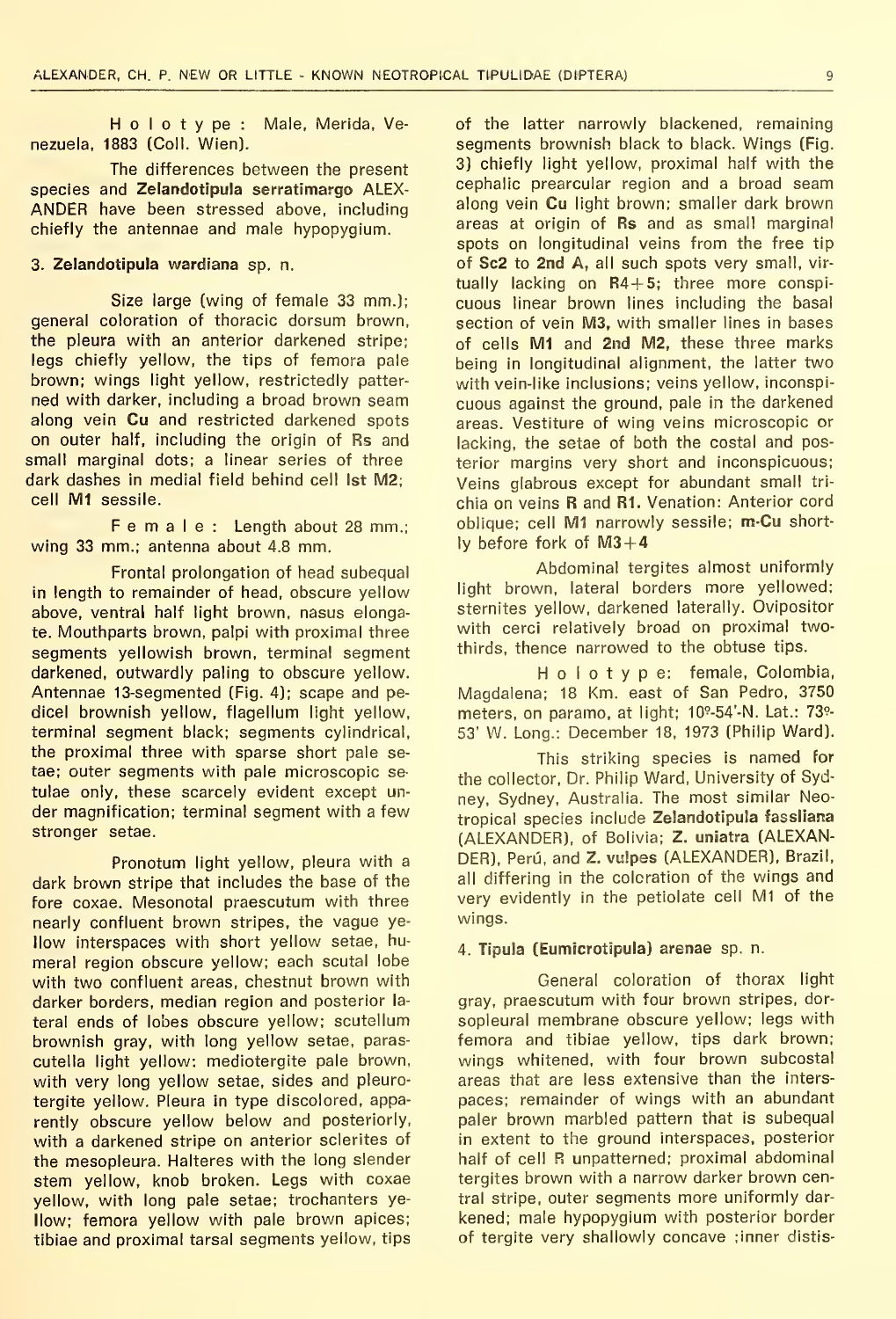tyle with a dorsal crest of very long yellow setae; eighth sternite unusually glabrous, with a very small apical lobe, suboval in outline, the apex truncate.

Male: Length about 17 mm.; wing 15 mm.

Frontal prolongation shorter than remainder of head, light gray above, pale brown on sides; nasus small, obtuse, slightly longer than bread; basal segment of palpus brownish yellow, remainder broken. Antennae with scape brown, sparsely pruinose, pedicel light yellow; flagellum broken. Head light gray, with a very narrow blackened median line extended backward from behind the conspicuous oval vertical tubercle.

Pronotal scutum very small, medium brown, slightly light gray pruinose, scutellum yellowed. Mesonotal praescutum light gray with four brown stripes, intermedíate pair widened and contiguous anteriorly, lateral pair shorter; scutum light gray, each lobe with two separate brown areas, the anterior one small, oval; scutellum darkened, sparsely pruinose, parascutella yellow, depressed on medial half; post notum light gray. Pleura light gray; dorsopleural membrane obscure yellow. Halteres with stem yellow, base of knob more darkened. Legs with coxae gray; trochanters obscure yellow: femora light yelloy, tips dark brown; tibiae yellow, tips similarly darkened, about one-third as extensive as the femora; basistarsi yellowed; remainder of tarsi broken. Wings whitened, cell Se very slightly more yellowed, with four brown areas that are less extensive than the interspaces, not reaching veins Sc or M: remainder of wings with very pale brown markings, subequal to or slightly smaller than the ground interspaces; posterior half of cell R unpatterned; veins light brown. Longitudinal veins with trichia beyond the general level of outer end of cell Ist M2. Venation: Rs long, about three times  $R2+3$ ; M3+4 about onethird the basal section of vein M3.

Abdominal tergites medium brown, with a narrow darker central stripe, lateral bor ders less evidently darkened, terminal seg ments more uniformly infuscated. Male hypo pygium (Fig. 6) with the tergite, t, broadly trans verse, widest at near midlength, posterior border very shallowly concave, lateral lobes small, with a low darkened basal ridge. Basistyle, b, very small, the lobe unusually reduced. Outer dististyle, d, small, vestiture of outer end spar se and inconspicuous; inner style with apex

unequally trilobed; dorsal crest a row of very long yellow setae, the longest about one-half the width of the style opposite their insertion. Phallosome, p, with aedeagus, a, small, outer half slender, gonapophyses, g, short and broad, apical lobe truncate. Eighth sternite, 8s, virtually without vestiture, transverse, gradually narrowed outwardly, apical emargination deep, bearing a single small lobe, suboval, apex truncated; sternite dusky, the apex and a central line pale, at base on either side with a small point, vestiture of lobe very small and delitace.

H <sup>o</sup> <sup>I</sup> o <sup>t</sup><sup>y</sup> <sup>p</sup> <sup>e</sup> : male. Punta Arenas, Magallanes, Chile, January 13, 1966 (OLIVER S. FLINT).

Other regional species having the marbied wing pattern and with the hypopygial structure generally as in the present fly include Tipula (Eumicrotipula) antárctica ALEXAN-DER, T. (E.) magellaniea ALEXANDER, and T. (E.) tehuelehe ALEXANDER, all differing among themenselves in hypopygial details. Tipula pictipennis WALKER was described from <sup>a</sup> single female, differing from the present fIy in the coloration of the legs. The type of this species is lost (see Alexander, Diptera of Patagonia and South Chile, I, crane-flies, p. 35: 1929).

## 5. Tipuia (Eumicrotipula) coloptera sp. n.

Subapterous in the female sex; general coloration of thorax obscure yellow, praescutum with four brown stripes: legs with femora obscure yellow, tips broadly brownish black; wings of male light brown, with certain veins seamed with brown, cells with brown, cells with dark and whitened areas; abdomen yellow, striped longitudinally with brown; male hypopygium with tergite large, outer lateral angles produced into obtusely rounded lobes; outer dististyle with outer end expanded; eighth sternite small, with a conspicuous median lobe.<br>Male: Length about 15 mm.;

wing 18 mm.; antenna about 5.8 mm.

Female: Length about <sup>20</sup> mm.; wing 3 mm.; antenna about 3 mm.<br>M a l e: Frontal prolongation of

head obscure yellow, slightly more darkened dorsally, nasus elongate; paipi with basal seg ment obscure yellow, remainder brownish black to black, terminal segment about twice the length of the penultimate. Antennae with scape and pedicel light yellow, first flagellar segment narrowly yellowed basally, remainder brownish black, outer segments black; verticils shorter than the segments. Head above with posterior half brown, anterior vertex with a narrow brown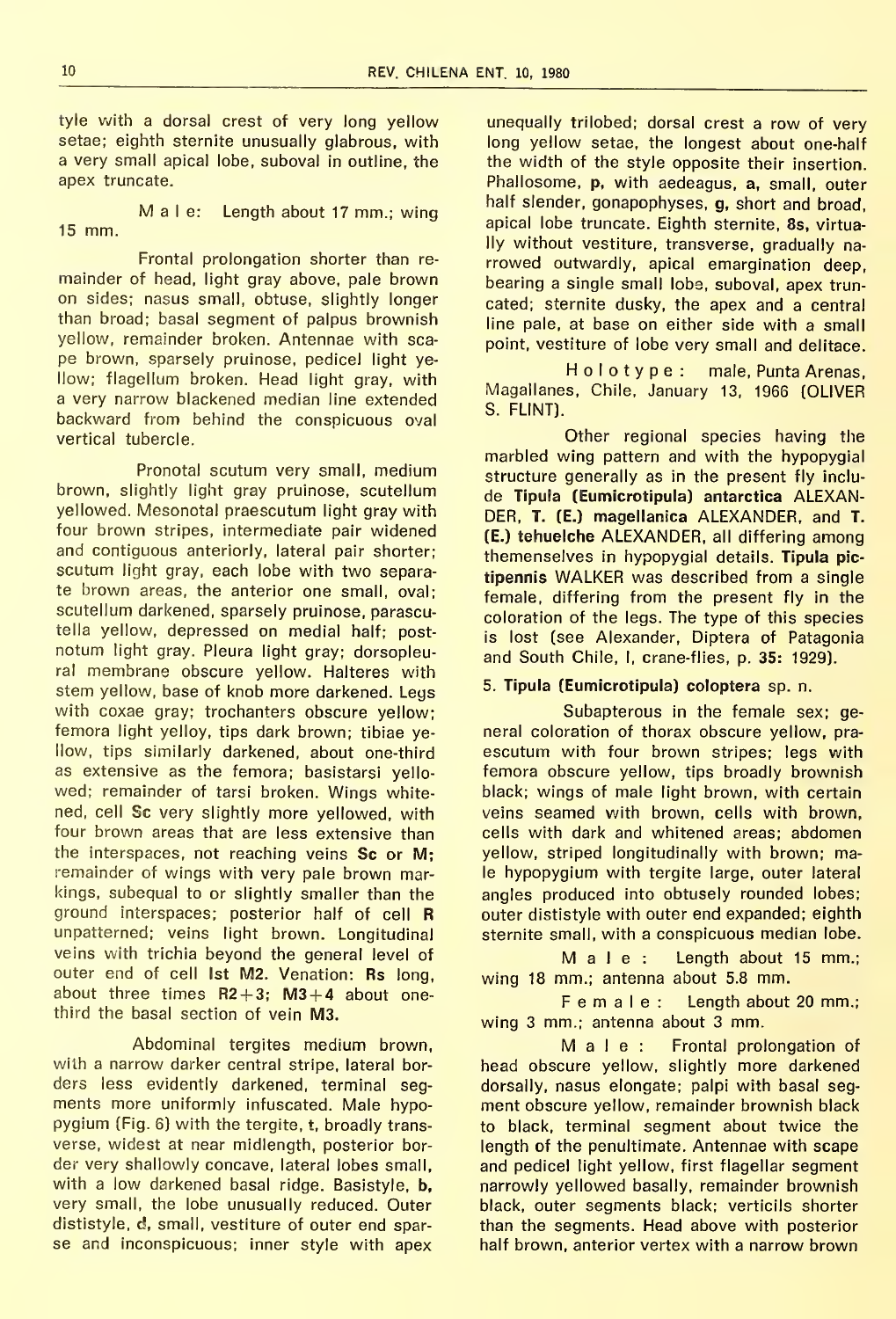central line, remainder and the narrow orbits obscure yellow pollinose; vertical tubercle small.

Pronotum light brown. Mesonotal pra escutum glabrous; ground color obscure oran ge yellow, with four brown stripes, the central pair slightly widened at midlength, lateral borders and an area at the pseudosutural foveae palé brown; scutum chiefly brownish black, la terally pruinose; scutellum gray with a central brown spot, parascutella polished brownish yellow; postnotum light gray, with a linear dar kened central line, pleurotergite light brown. Pleura pale gray, with vague light brown areas. Halteres elongate, light yellow, apex of kncd light brown. Legs with coxae light gray; tro chanters yellow; femora obscure yellow, tips broadly brownish black; tibiae light brown, tips slightly darker; tarsi black, claws small, simple. Wings with cells C and Sc, with the stigma, uniformly light brown; remainder of ground chiefly light brown, most veins narrowly sea med with darker brown; more evident brown clouds and seams in cell R at base and as a seam ending at origin of Rs; cord; more extensive darkenings in outer to-thirds of cell M, in terrupted by a large whitened area; other darkenings in extreme bases of cells <sup>R</sup> and M and more extensively in cell Cu; conspicuous pale areas in outer half of cell R5 and more basally in cells R to 2nd A; outer two-thirds of cell R5 and the narrow bases of outer radial cells less conspicuously palé; veins brown, whitened over the cord. Oute rveins chiefly glabrous, with trichia on veins  $R3$ , most of  $R4+5$  and sparselly on MI and M2 except basally; both Anal veins with trichia at outer ends. Venation: Rs Ion, nearly three times R2+3; petiole of cell M about one-half m; basal section of M3+4 subequal to m, m-cu shortly before its fork.

Abdominal tergites obscure yellow with a vague pale brown central stripe and conspicuous brownish black nearly marginal stripes; sternites yellow, outwardly with vague narrow lines, the lateral pair more concealed; hypopygium brownish yellow. Male hypopygium (Fig. 7) with tergite, t, large, outer lateral an gles produced into obtusely rounded lobes provide with long pale setae, remaining setae small but numerous. Basistyle, **b**, with ventrocaudal lobe small, nearly circular, with abun dant pale setae. Outer dististyle, d, straight, expanded outwardly, apex obliquely truncated, with short pale setae; inner style broad, apex with two short lobes, margins blackened. Eighth sternite, 8s, small, the length subeaual

to the conspicuous median lobe, the latter broad on proximal half, narrowed to the sub acute apex, with abundant inconspicuous palé setae.

<sup>F</sup> <sup>e</sup> m <sup>a</sup> <sup>I</sup> <sup>e</sup> : Body coloration generally as in the male. Head with frontal prolon gation dark brown above, ventral half paler brown, orbist light gray pruinose. Praescutum with ground color slightly more obscure brownish yellow, the darkened pattern almost as in in male. Legs shorter and stouter, coloration generally as in male. Wings much reduced, broad-based; generally coloration obscure yellow, veins and adjoining membranes conspi cuously brown. Venation very distorted.

Basal abdominal segments yellow, tergites with three continuous brown striples, the dorsal midline paler than the sublateral stripes, outer segments brownish gray. Ovipositor with valves long and straight, cerci very slender, hypovalvae shorter.

H o <sup>I</sup> o <sup>t</sup> y p e : Male, Guatemala, 25 km. northwest of San Marco, Sierra Madre, 3052 meters, May 25, 1973 [Terry L. Erwin and Gary F. Hevel). Allotopotype, female, with type. Additional specimens in the United States National Museum. Materials from Dr. F. Christian Thompson, National Museum.

There are a small number of Neotropical species in the subgenus Eumicrotipula where subapterism occurs, in cases involving both sexes but more commonly in the female only. Species presently known having subapterous females include Tipula (Eumicrotipula) michoacana ALEXANDER, Mexico: T. (E.) schachovskoyi ALEXANDER, Argentina, and three Chilean species, T. (E.) apterogyne PHILIPPI, T. (E.) dimorpha ALEXANDER, and T. (E.) kuscheli ALEXANDER. The most interesting of all such species presently known is **T. (E.)** phalangíoides ALEXANDER, found at very high al titudes in the Ecuadorian Andes. In this species both sexes have the wings greatly reduced, appearing as tiny pads that are approximately one-half the length of the halteres. This fly was discovered by Professor F. Martin Brown and Mrs. Brown and has beeen discussed in some detall - Ann. Mag. Nat. Hist., (11) 12: 16 - 18, 1945, and Rev. Ecuat. Ent. Par., 1: 7, 1953. The present species is quite distinct from all previously known members of the subgenus.

# 6. Tipula (Eumicrotipula) tainoieuca sp. n.

Size medium (wing, female, 19 mm.); thorax with praescutum light gray, with four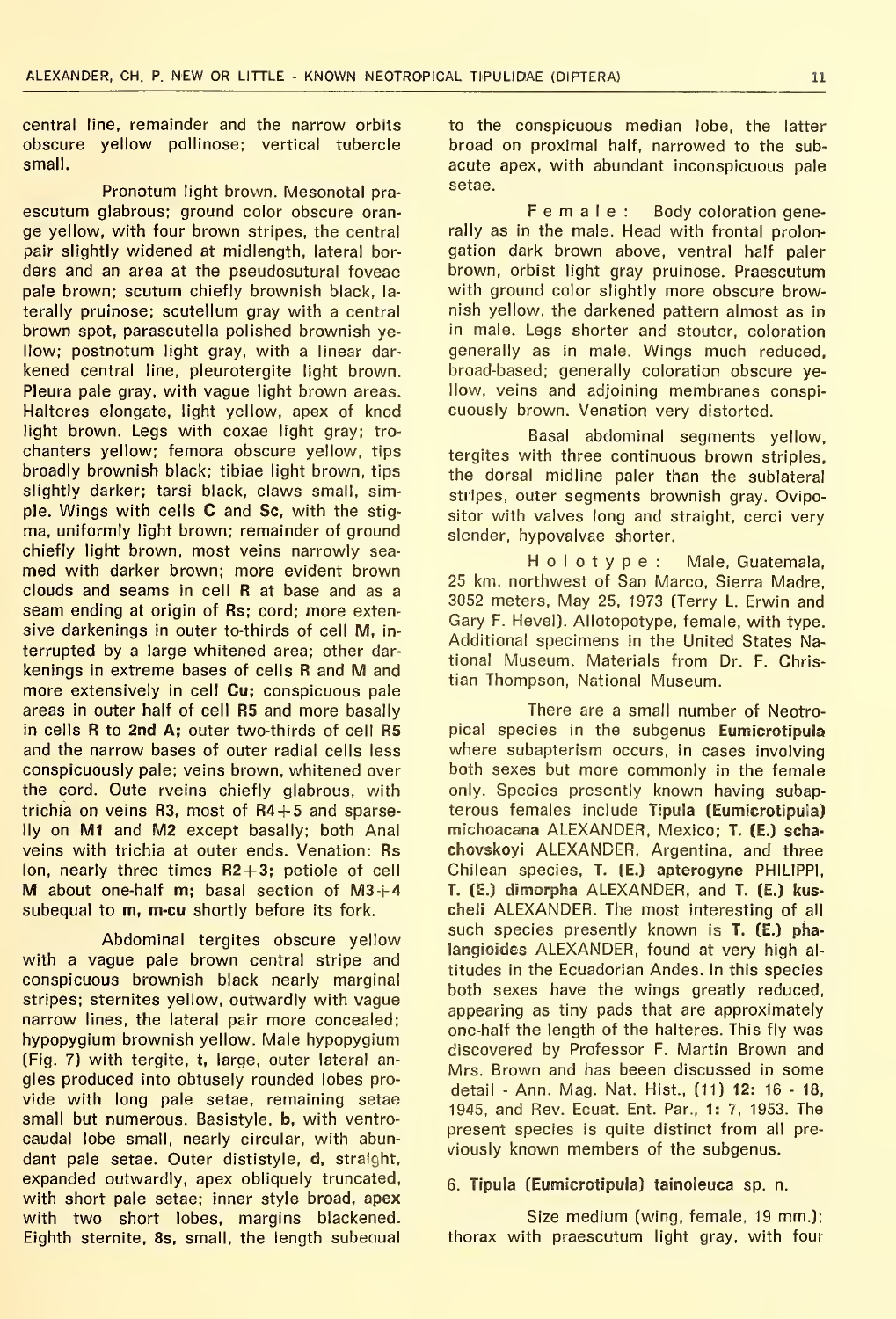darker stripes, central pair widely separated, lateral stripes straight; legs with femora yellow with a conspicuous dark brown subterminal ring; wings with proximal two-thirds almost uniformly pale yellowish brown, beyond the cord with a complete transverse white band extending from costa to the posterior border in celi M3; proximal abdominal tergites light yellow with a broad central brown stripe, outer segments more darkened; ovipositor with cerci straight, long and very slender.

F e m a l e : Length about 22 mm.; wing 19 mm.; antenna about 3.8 mm.

Frontal prolongation subequal in length to remainder of head, dark brown dorsallymore pruinose at base, lower half paler brown; nasus short, tipped with long setae, remainder of dorsum excepting the base with numerous shorter black setae; paipi brownish black, ter minal segment paler brown, longer than the combined basal segments. Antennae with scape, pedlcel and firts flagellar segment yellow, succeeding three segments bicolored, yellow, base more narrowly dark brown; outer seg ments slender, uniformly dark brown; intermedíate segments slightly longer than their verticils. Anterior vertex surrounding the antennal bases light yellow, remainder of head light gray with a capillary brown median vitta; verti cal tubercle small and iow.

Pronotum light brown. Mesonotai pra escutum light gray, with four separate stripes, the lateral pair darker, straight; vague palé brown lateral areas surrounding the small suboval pseudosutural foveae; scutal lobes gray, vaguely patterned with brown suffusions; scu tellum and mediotergite with conspicuous palé setae .Pleura with mesopleura chiefly light gray, posterior pleurites more yellowed, va guely patterned with brown, more evident on lower half of meron. Halteres with stem yellow, knob brown. Legs with coxae brownish yellow, vaguely pruinose; trochanters yellowish brown; femora yellow with a conspicuous subterminal dark brown ring, slightly more extensive than the pale apex; tibiae yellow, tips vaguely darker; tibial spur long and very slender; claw very small, simple. Wings with proximal twothirds almost uniformly palé yellowish brown, basad of cord unpatterned except for a very narrow brown seam along vein Cu in cells M and M4; stigma oval, dark brown, paler in costal cell; a small vague darkened cloud over the fork of Rs; cells beyond cord and stigma light brown, basally with a broad entire whitened crossband extending from costa to the posterior border in cell M3, including the bases of outer radial and medial cells and all of cells Ist M2 and M3; veins brown, only slightly paler in the whitened band. Macrotrichia on lon gitudinal veins beyond general level of origin of Rs, lacking on m-cu and the veins comprising cell Ist M2; vein Ist A glabrous, 2nd A with trichia on about the distal half. Venation: Rs long, nearly equal in length to the radial veins beyon it; petiole of cell MI slightly shorter than m; cell Ist M2 short-pentagonal; m-cu at fork of  $M3+4$ .

Proximal five abdominal tergites ex tensively light yellow laterally, with a broad virtually continuous central brown stripe, very inconspicuously interrupted by yellow at and near the posterior borders of the segments; outer segments more extensively brown; basal sternites yellow, beyond the second beco ming more brownish gray, genital segments light brown. Ovipositor with cerci straight, long and very slender, much exceeding the compressed-flattened hypovalvae.

H o <sup>I</sup> o <sup>t</sup> y p e : female, Caramavida, Arauco, Chile, 1100 - 1300 meters, January 8. 1954 (Peña).

The present fiy is most readily told by the distinctive wing pattern, especially the virtually unpatterned pale yellow proximal twothirds of the wing and the broad entire white band beyond the cord. Somewhat similar regional species include Típula (Eumicrotipula) reedi ALEXANDER, T. (E.) triemarginata ALEXANDER, and T. (E.) witíei ALEXANDER, all best separated by the wing pattern and in details of body coloration.

## 7. Tipula (Bellardina) fuscolimbata sp. n.

Size large (wing of male about 24 mm.); thoracic praescutum orange-yellow with four brownish gray stripes that are narrowly margined by brown; remainder of thorax patterned by brown; legs with femora light brown, apices darker brown, preceded by a narrower yellow band; wings light yellow, conspicuously pat terned with brown, outer radial field, including cells R2 and R3, with outer half uniformly dar kened, including vein  $R4+5$ , cell R5 white; male hypopygium with outer dististyle pale, outer margin fringed with long yellow setae; inner style with the slender beak conspicuously blackened.

Male: Length about 22 - 23 mm.: wing 23-24 mm.; antenna about 4.5 - <sup>5</sup> mm.

Frontal prolongation of head brownish yellow, vaguely pruinose above; nasus elonga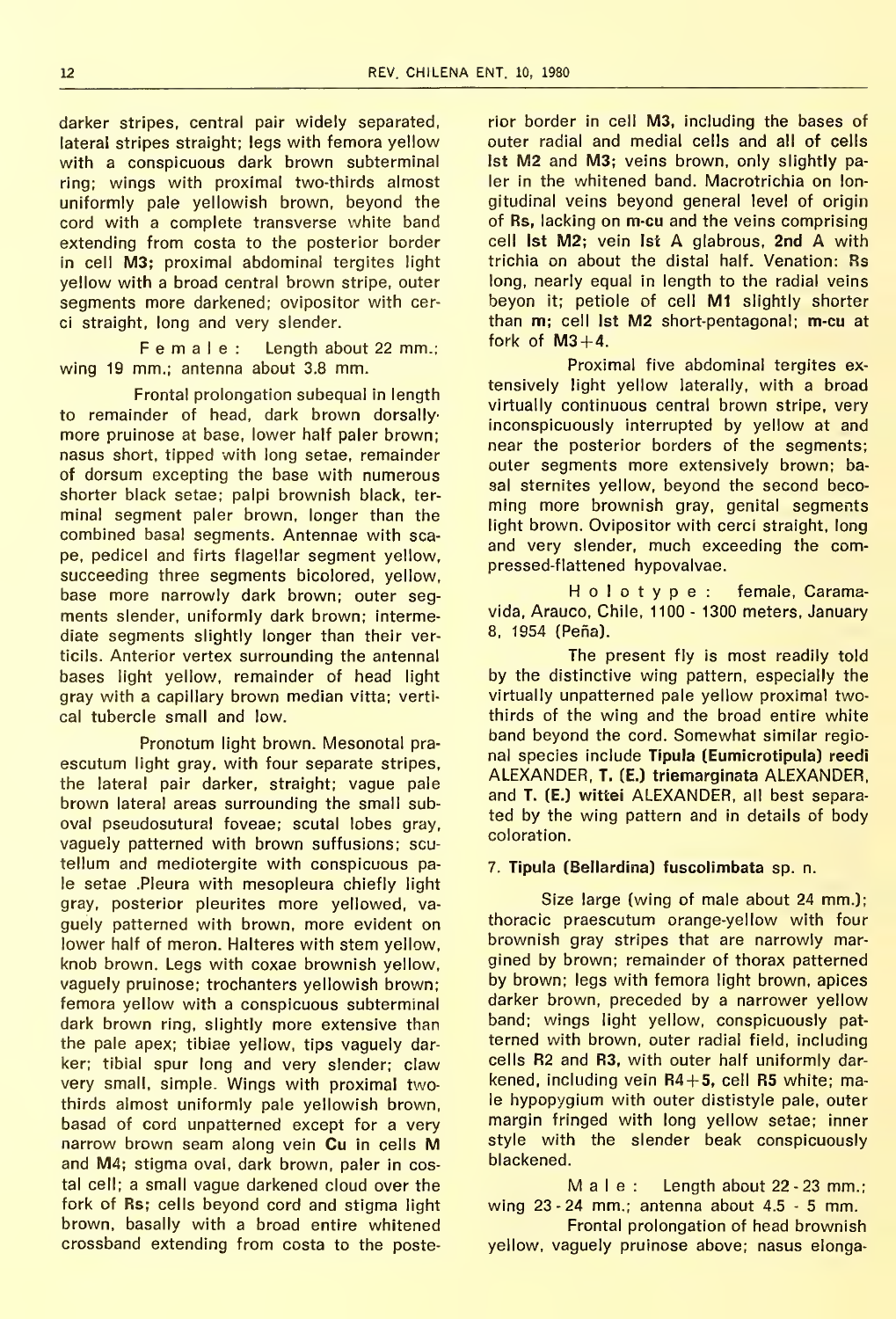te; paipi brownish black. Antennae with sea pe elongate, brownish yellow; succeeding seg ments yellow, basal elargements of flagellar segments weakly darkened; longest verticils approximately three times the segments. Head yellowish gray, clearer yellow anteriorly; vertex with a narrow brown central stripe and with darkenings on sides of posterior vertex.

Pronotum yellow, the elevated central part brown, with smaller lateral areas. Mesonotal praescutum with ground obscure orange yellow, with four brownish gray stripes that are narroly bordered by dark brown, lateral margins narrowly yellow; scutal lobes gray with continuous narrow brown borders, median área paler gray; scutellum brown medially, pa rascutella yellow; postnotum gray, medioteigite with a narrow brown line, pleurotergite brownish gray to dark brown, the elevated ridge silvery white. Pleura chiefly pale, with a conspicuous dark brown longitudinal stripe exten ding from cervical region to abdomen, dorsopleural region abruptly light yellow; ventral pleurites paler brownish gray, patterned with yellow. Halteres with stem light yellow, knob dark brown. Legs with coxae light gray, pat terned with light brown; trochanters yellow; femora light brown, apices broadly darker brown, preceded by a narrower yellow band; tibiae and basitarsi yellowed, remainder of tarsi dark brown. Wings with the restricted ground whitened to light yellow, including a na rrow arcuated band before cord and broader áreas in cells Cu and Ist A, separated by res tricted darkened markings; beyond the cord the outer radial field uniformly brown, involving the outer halves of cells R2 and R3 and inclu ding outer three-fifths of vein  $R4 + 5$ ; cell  $R5$ and bases of cells R2 and R3 almost uniformly white: veins M1 to M4 with brown marginal spots separated by a whitened area; vein chiefly brownish yellow, outer medial veins light yellow. Venation; Basal section of vein R2 distinct: m-cu close to fork of  $M3 + 4$ .

Abdomen chiefly brown, slightly gray pruinose, tergites narrowly light gray laterally, with faint submarginal darker brown markings; hypopygium light brown. Male hypopygium (Fig. 8) with posterior border of tergite, t, broadly and very shallowly emarginate. Dististyles, d, as shown; outer style, od, pale, outer margin fringed with long yellow setae; inner style, id, with the slender beak conspicuously blackened.

Holotype: male, Mexico, Los Cruces National Park, Distrito Federal, México City-Toluco Road, 3100 meters, July 13, 1966 (Olivar S. Flint, Jr.]. Along small streams in grassy mountain meadows with shrubby banks, in stands of Pinus montezumae and Abies re ligiosa. Paratopotype, male.

Tipula (Bellardina) fuscolimbata is most similar to species such as T. (B.) cra verii BELLARDI and T. (B.) larga ALEXANDER. differing in hypopygial structure and in the wing pattern, especially the blackened vein  $R4 + 5.$ 

# <sup>L</sup> <sup>I</sup> M O N <sup>I</sup> <sup>I</sup> N A <sup>E</sup>

#### 8. Limonia (Dicranomyia) prolixistyla sp. n.

General coloration of thorax orange brown to orange; antennae and mouthparts dark brown; halteres elongate; wings weakly infuscated, stigma scarcely darker, vein Sc short; male hypopygium with ventromesal lobe of basistyle very large, about one-third more extensive than the body of the style; aedeagus narrow; gonapophyses broad, mesal-apical lobe a short curved spine.

Male: Length about 6.5 mm.: wing 5.8 mm.; antenna about 1.2 mm.

Rostrum and palpi dark brown. Antennae dark brown; flagellar segment oval, the terminal one more slender. Head dark brown, very sparsely pruinose; anterior vertex relatively broad, about four times the diameter of the antennal scape.

Pronotum dark brown above, sides yellowed. Mesonotal praescutum with three confluent orange stripes on disk, sides narrow ly yellowed; scutal lobes orange brown, res trictedly darker anteriorly; scutellum light yellow; postnotum orange. Pleura orange, pro pleura ans sternopleurite darker. Halteres elongate, dark brown, base of stem narrowly light yellow. Legs with coxae and trochanters yellow; remainder of legs brown. Wings (Fig. 9) weakly infuscated, stigma scarcely darker; veins medium brown. Longitudinal veins beyond cord with short trichia. Venation: Sc short, ending a distance before origin of Rs nearly one-half the length of the latter; veins  $M3+4$  and  $M4$ subequal; m-cu nearly at fork. of M.

Abdomen dark brown, proximal ster nites slightly more yellowish brown. Male hy popygium (Fig. 15) with tergite,  $i$ , transverse, posterior border very shallowly emarginate, lo bes unusually low, setae of moderate lenght. Basistyle. b, with body small, ventromesal lo be very large, about one-third more extensive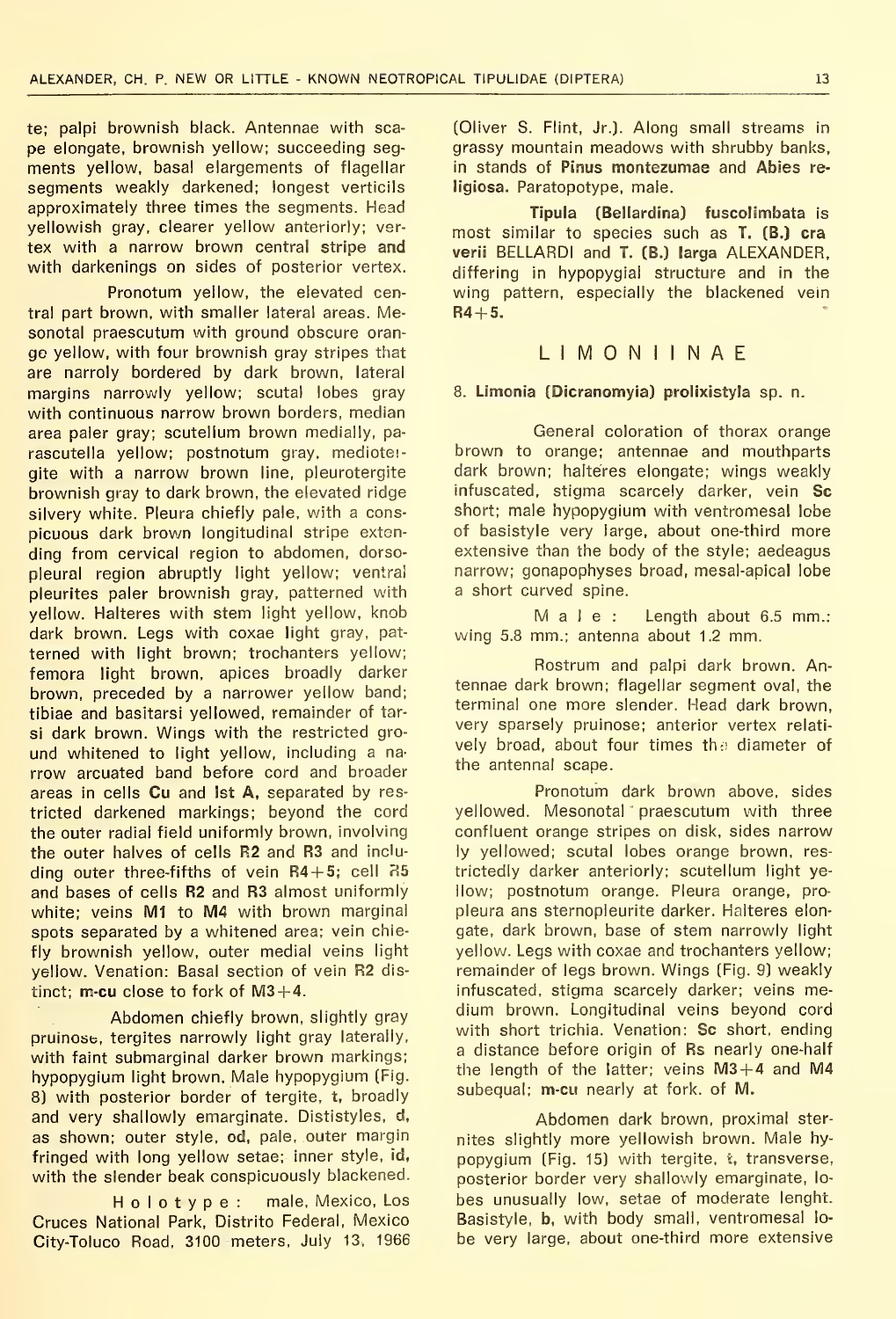than the body of the style. Dorsal dististyle, d, long and slender, outer third very strongly curved, the acute apex recurved; ventral style where accommodating the dorsal style emarginate; rostral prolongation narrow, with two slender black spines that narrow into hairlike tips. Gonapophyses, g, broad, mesal-apical lobe appearing as a short curved spine. Aedeagus, a, unusually slender, terminating in a very small caplike lobe.

H o I o t y p e : male, South Chile, Río Tres Brazos, Magallanes, January 9, 1966 (Oliver S. Flint, Jr.).

The present fly is readily told by the short vein Sc of the wings and in hypopygial details, especially the very large ventromesal lobe of the basistyle, suggesting the specific name. Limonia (Dicranomya) trilobifera ALEX-ANDER has <sup>a</sup> somewhat similar lobe on the basistyle but differs evidently in other hypopigial characters, including the ninth tergite.

# 9. Limonia (Geranomyia) podomelania sp. n.

General coloration of entire body dull black; rostrum unsually long, nearly one-half the wing, labial palpi very slender; legs black, femoral bases narrowly obscure yellow; wings with veins posterior to vein R without trichia or virtually so: Sc relatively long, Sc1 ending about opposite one- fourth to one-fifth Rs.

F e m a I e : Length, excluding rostrum, about 7.5 mm.; wing 7 mm.; rostrum about 3.1 mm.; antenna 2mm.

Head and appendages dull black. Ros trum unusually long .especially the very slen der labial paipi that are nearly one-third longer than the antennae; maxillary paipi 2-segmented, outer segment long-oval, about three times the basal one. Antennae with proximal flagellar segment longer than the pedicel or the se cond flagellar segment, remaining segments suboval, with truncated ends, verticils very short. Anterior vertex narrower than the diameter of the antennal scape.

Thorax fuil black, sparsely pruinose, praescutal stripes not clearly differentiated. Halteres black, base of stem abruptly yellow Legs with fore and middie coxae blackened, posterior pair slightly paler; trochanters brownish black; femora black, bases narrowly obs cure yellow, remainder of legs black. Wings (Fig. 10] strongly blackened, the oval stigma slightly darker; veins darker brown. Veins posterior to vein R without trichia, excepting one or two on vein R2 + <sup>3</sup> near outer end Venation: Sc relatively long, Sc1 ending about opposite one-fourth to one-fifth the long Rs; r-m oblitera ted by a short fusion of veins  $R4 + 5$  and  $M1 + 2$ : cell Ist M2 large, longer than the outer medial cells; m-eu at fork of M.

Abdomen dark brown. Ovipositor horn-colored; cerci relatively short, straight and slender, hypovalvae shorter and stouter.

H o <sup>I</sup> o <sup>t</sup> <sup>y</sup> p e : female, Chile, Arauco, Nahuelbuta. Butamalal, 1100-1400 meters, January 23-31, 1954 (Peña).

The most similar regional species is Limonia (Geeranomyia) laehrymalis (ALEXAN-DER), widespread in the Neotropics, from Mexico to Ecuador and Perú. This differs in the slightly longer vein Sc of de wings and in details of the mouthparts. It is believed that the male sex when discovered will provide further differentiating characters.

# HEXATOMINI

# 10. Austrolimnophila (Austrolimnophila) stenoptera sp. n.

Resembles mierosticta, differing ir the coloration of the thorax and abdomen; me sonotum with conspicuous triangular blackened áreas on sides of praescutum and on eithar side of the scutellum; vein R2 close to tip of R1, subequal to vein  $R1+2$ , cell M1 long-petiolate; wings yellow, with abundant brown spots and dots; abdomen obscure yellow, si des narrowly dark brown.

Female: Length about 11-12 mm.; wing 7.4 - 7.5 mm.

Rostrum brownish gray; paipi black. Antennae black; scape elongate. Head brown, pruinose, posterior vertex medially darker brown; anterior vertex nearly three times the diameter of scape.

Pronotum large, brown, pretergites light yellow. Mesonotal praescutum restrictedly yellow, with three conspicuous brown stripes; extreme lateral border opposite the small roun ded pseudosutural fovea with an elongate shiny blackened área, the point anterior; midarea of transverse suture less evidently darkened; scu tum brown, the produced lateral angles of the lobes light yellow; scutellum light brown, pa rascutella yellow, on posterior medial part with a conspicuous triangular intensely black área, the point directed laterad: postnotum light brown .Pleura obscure brownish yellow, narrowly more darkened above. Halteres elon-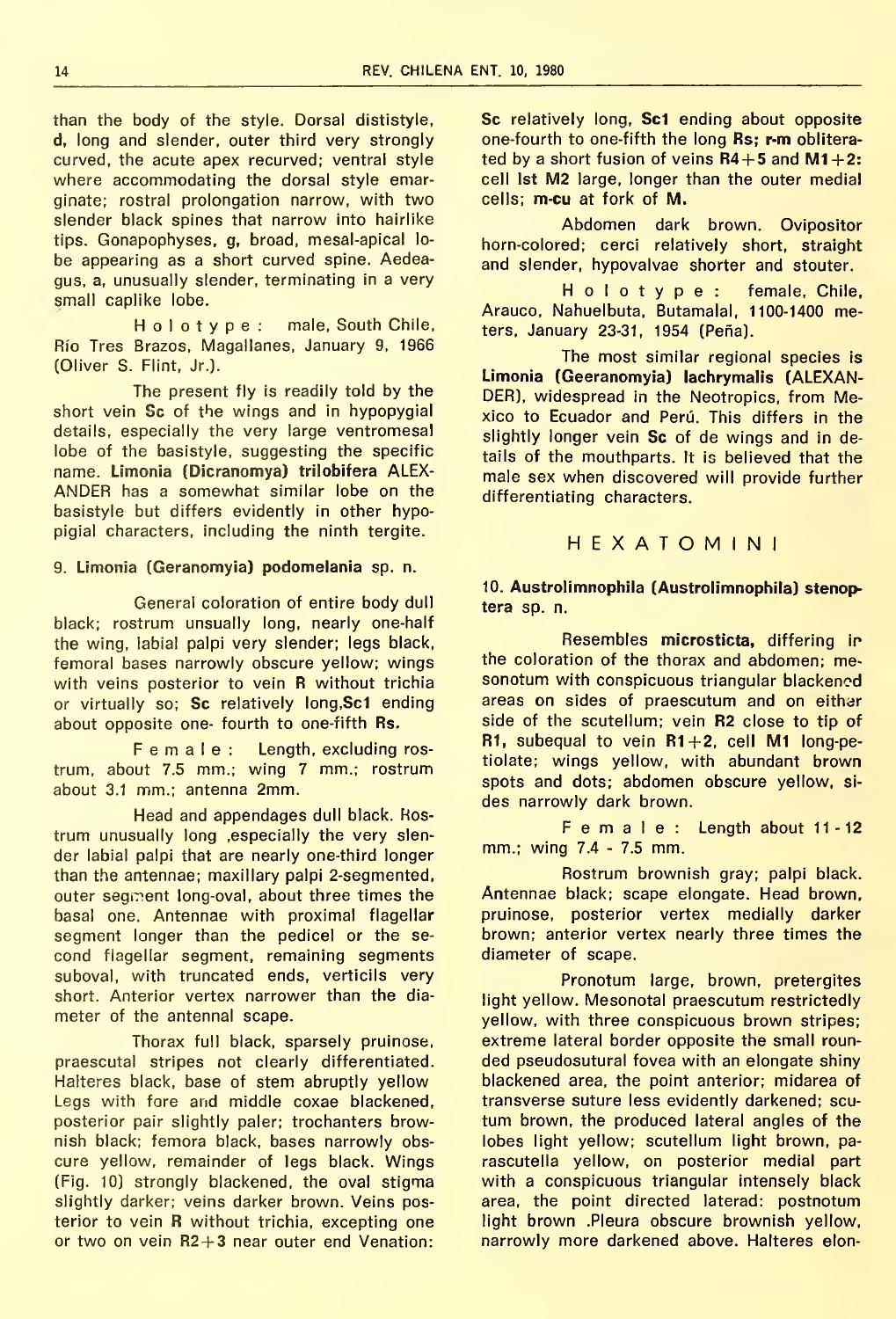gate, obscure yellow. Legs with coxae large, brownish yellow, trochanters clearer yellow; remainder of legs broken. Wings (Fig. 11) with the ground yellow, conspicuously spotted and dotted with brown, the major areas at origin of Rs, cord and aiong upper margin of cell Ist M2; dark markings at ends of all longitudinal veins excepting R5, the largest in the radial and medial fields, very reduced on the cubital and anal veins; all cells with smaller paler brown spots, larger and more confluent on basal third of wing, outwardly smaller and less numerous; veins light brown. Venation: Rs long; cell M1 relatively short, slightly exceeding its petiole; m-cu about its own length be yond the fork of M.

Abdomen obscure yellow medially, sides narrowly dark brown. Ovipositor with cerci yellow, long and slender, gently upcurved.

H o <sup>I</sup>o <sup>t</sup> y <sup>p</sup> e : female, Argentina, Bariloche, Station 5, ex Madera, Konrad Nau mann; Alexander Collection, through the collector and Dr. George Byers. Paratopotype, a bro ken, female with type.

In its general appearance the species is most like Austrolimnophila (Austrolimnophila) microsticta ALEXANDER, differing in coloration of the thorax and abdomen and in the ve nation, including the distal position of R2 and the long petiolate cell MI. As described, the wings of the female appear to be slightly reduced to produce a stenopterous appearance.

In the original description of microsticta (ALEXANDER, Díptera of Patagonia and South Chile, Crane-flies, pp. 119 - 121, fig. 49, wing, 1929) the account of vein R2 is erroneous. With the accession of many further specimens it now may be described more accurately. The element R2 lies far basad, appearing as a long oblique vein, subequal to  $R2+3$  or from about one-third to one-half  $R1+2$ , provided with numerous trichia. The condition in this species is not characteristic of others in the genus.

#### 11. Paralimnophila emarginata sp. n .

General coloration of head and tho rax dark brown, abdomen biack, gray prulnose; legs with femora light brown, yellowed basally, with paler yellow rings before midlength and before tip; tibiae yellow, base and apex brown; wings relatively narrow, whitened, with a res tricted pale brown pattern, Rs long, rectangular at origin, thence in direct alignment with veins R4 and  $R4 + 5$ ; male hypopygium with tergite narrowed posteriorly, apex deeply emarginate; outer dististyle stout, blackened.

Male: Length about <sup>11</sup> mm.; wing 8.5 mm.; antenna about 1.6 mm.

Head mounted in balsam on slide. Rostrum and paipi brown. Antennae with scapé and pedicel dark brown; flagellum somewhat paler brown, the bases of the segments slightiy brightened; outer flagellar segments subcylindrical, a little shorter than the longest verticils. Head brown.

Thorax of type discolored, appearing to be chiefly dark brown, presumably pruinose in fresh specimens; praescutum and scutum scarcely patterned; scutellum obscure brownish yellow; postnotal mediotergite dark brown, pleurotergite slightiy paler. Mesopleura dark brown, propleura somewhat paler; dorsopleural membrane obscure yellow. Halteres with stem yellow, knob brown. Legs with fore coxae brown, remaining coxae paler yellowish brown; trochanters yellow; femora yellowed basally, remainder light brown with paler yellow rings at near midlength and before apex; tibiae yellow, base and apex brown, with a paler brown ring at near one-fourth the length; basitarsi brownish yellow, remainder of tarsi brown. Wings (Fig. 12) relatively narrow; whitened, with a restricted pale brown pattern that includes the long oval stigma and narrow inte rrupted seams over cord and at origin of Rs; further inconspicuous brown areas at near midlength of Sc and near end of vein R3, slightly evident markings over R5 and m-cu, and a scar cely indicated cloud at fork of  $M1+2$ ; a linear darkening near outer end of cell R bellow Rs; a pale brown diffuse cloud at end of Cu1, and a very inconspicuous brown central line in outer half of cell M; axillary region inconspicuously clouded; veins paie brown, slightiy darker in the patterned areas. Nearly complete series of trichia on Rs and R4 and R5; sparse trichia on outar half of vein MI and at outer end of M2; basal veins posterior to R without trichia. Venation: Rs long, rectangular at origin, in di rect alignment with  $R4+5$  and R4; cell M1 subequal to its petiole: m-cu at near midlength of cell Ist M2.

Abdomen black, gray pruinose. Male hypopygium (Fig. 17) with tergite, t, unique, narrowed posteriorly, apex deeply emarginata, the notch about one-third the diameter of either lobe, chiefly filled with whitened membrana. Outer dististyle, od, blackened, stout, outer half with a strong terminal spine and a shorter obtusely rounded lobe; inner style, id, nearly as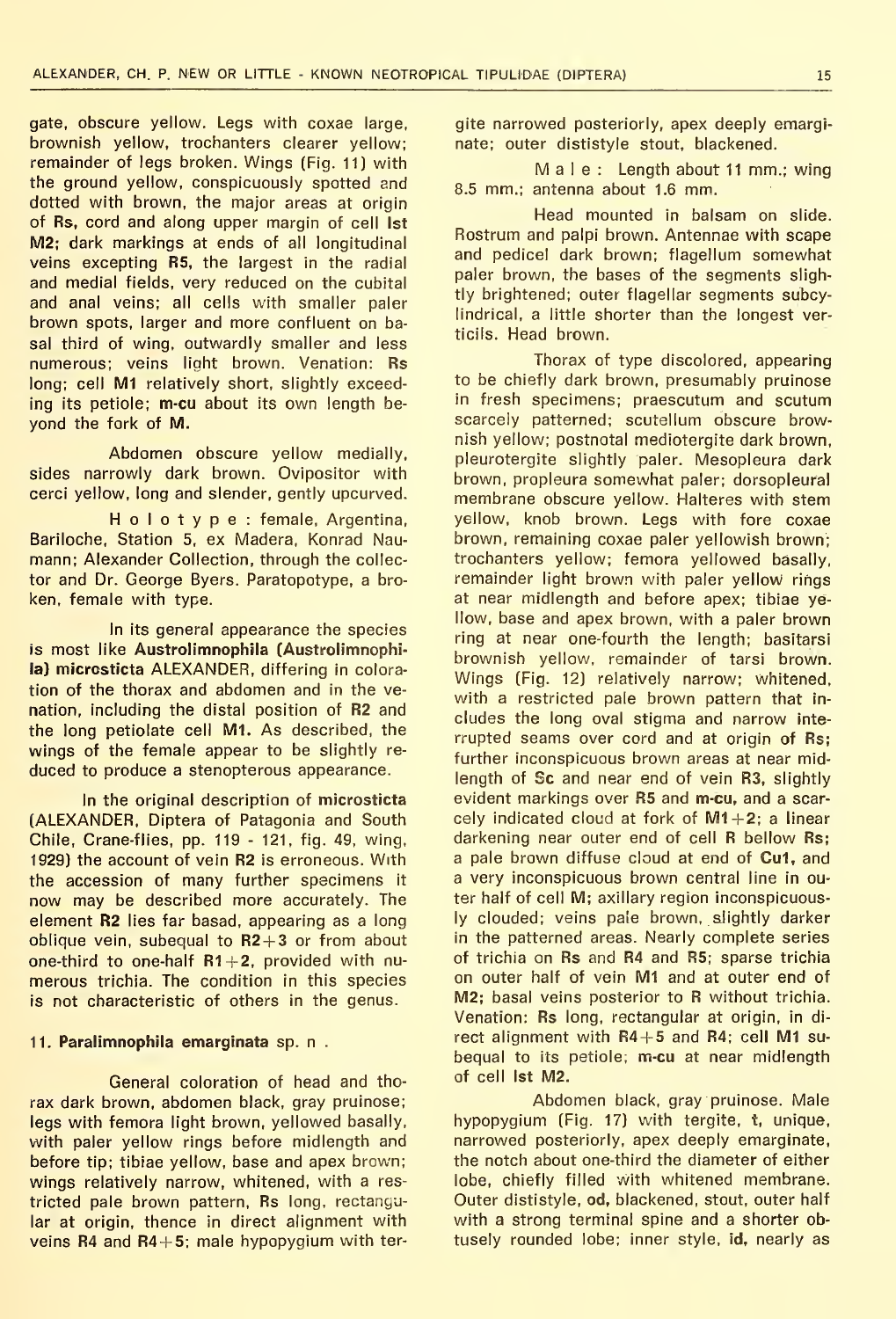long, broad at base, narrowed to the obtuse apex. Phallosome, p, with the aedeagus, a, lon ger than the apophyses, g, the outer half gently curved.

Holotype: male, Chile, Angol, Novembar 13, 1940 (D.S. Bullock).

Paralimnophila emarginata is most si milar to P. irrorata (Philippi) and P. tortilis ALE-XANDER, differing most evidently in hypopygial structura, particularly the ninth tergite.

12. Limnophila (sens. lat.) micropriapus sp. n.

Slze small (wing 5 mm.); general co loration of thorax and abdomen brown; head gray, antennae short; legs brown; wings palé yailowish brown, base and costal border ye llowed; vein Sel ending nearly opposite the fork of Rs; cell M1 lacking; male hypopygium with posterior border of tergite broadly emarginate, with conspicuous glabrous lateral bla des; outer dististyle simple, apex subobtuse, surface with long setae, the outer ones from short basal tubercles; phallosome with the go napophyses appearing as flattened palé blades, the outer margins with three small acute points; aedeagus simple, basal half dilated, apex a short straight rod.

Male: Length about <sup>5</sup> mm.; wing 5 mm.; antenna about 0.9 mm.

Rostrum and paipi dark brown. Anten nae of male short, brown; flagellar segments long-oval, outer ones more elongate; verticiis long and conspicuous, especially on outer seg ments. Head gray; anterior vertex broad.

Pronotum light brown, scutellum more yellowish brown. Mesonotal praescutum dark brown, sparsely pruinose. Tuberculate pits re presented by blackened spots, on a transverse level with the scarcely evident pseudosutural foveae; scutal iobes darkened; posterior sclerites of notum, including the pleurotergite and meron, palé yellowish brown. Remainder of pleura light brown, sparselly pruinose; dorsopleural membrane yellowed. Halteres light yellow. Legs with fore and middie coxae brown, posterior coxae and all trochanters yellowed; remainder of legs brown; tibial spurs present; claws simple. Wings (Fig. 13) pale yellowish brown, base and costal field clearer yellow, stigma vaguely darkened; veins light brown. Longitudinal veins beyond general level of ori gin of Rs with trichia, including a few on outer ends of veins Ist A and 2nd A. Venation: Sc

ending nearly opposite fork of Rs, the latter in direct longitudinal alignment with  $R2+3+4$  and R4 ;m-cu about one-third its length beyond fork of. M.

Abdomen light brown, hypopygium more yellowed, subterminal segments slightly darker brown. Male hypopygium (Fig. 16) with posterior border of tergite, t, broadly emarginate, laterally extended into conspicuous gla brous blades, their apices rounded. Dististyles, d, apical, united at bases; outer style, od, simple, basal half more dilated, outer half narro wed to the subobtuse apex; outer half of style and lower face of base with conspicuous long setae, the apical ones from short basal tubercles; inner style, id, about one-half the length of the outer. Phallosome with gonapophyses, g, appearing as a pale flattened blade, apex broadly obtuse, outer margin before apex with three small acute points. Aedeagus, a, simple, basal half dilated, outer end a short straight rod, its apex apparently simple, truncate (structure partially concealed on slide).

H o <sup>1</sup> o <sup>t</sup> y <sup>p</sup> e : male, Aucar, Chiloe Island, Chile, January 10, 1952 (Peña).

The present fiy is one of various re gional species where the generic position re mains in question. <sup>I</sup> am referring it to Limnophila in the broad sense rather than to Shanno nomyia which it resembles in general appearance, including te venation. The hypopygium differs from that of Shannonomyia in the short straight aedeagus and in the simple dististyles.

## 12 A. Shannonomyia seclusa (ALEXANDER).

Limnophila seclusa ALEXANDER; Ann. Ent. Soc. America, 21: 638, 1928.

The types cf this fly were from Pai lahueque, Malleco, Chile, collected by Pirion in 1928. Other available records are materials taken by Peña in Arauco, Nuble and Osorno.

There are various other regional members of the genus having cell MI of the wings present and without trichia in the cells, all dif fering from the present fly in body coloration and in details of hypopygial structure. <sup>I</sup> am pro viding figures of the venation (Fig. 14) and the male hypopygium (Fig. 18). In the latter struc ture attention is directed to the conformation of the ninth tergite, t, phallosome, p, and go napophysis, g. It is probable that this latter structure may represent an interbase rather than being an apophysis, as here construed.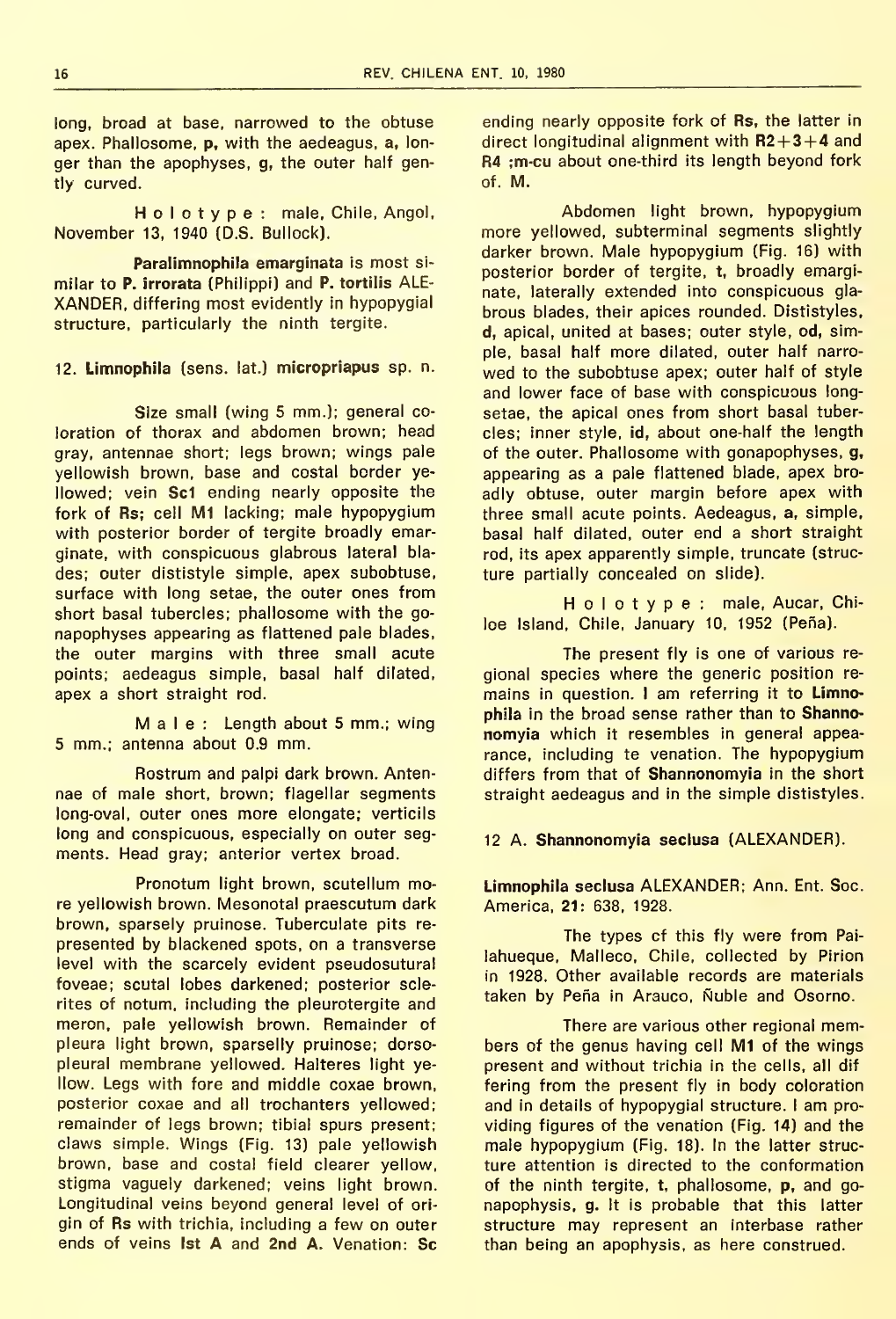#### 12 B. Zelandomyia armigera (ALEXANDER)

Limnophila armígera ALEXANDER; Agricultura Técnica, Chile, 5: 20-21, fig. 10 (venation); 1945.

The type, a female, was from Angol, Chile, December 23, 1940, collected by Bullock. The chief character and suggested specific name of the fiy was venational, <sup>a</sup> conspicuous spur on vein 2nd A, a condition that occurred on both wings of the unique type. However, la ter discovered materials that seem unquestionably to be refer able to the present species lack this wing spur.

The male sex now is available and indicates that the fIy more properly is placed in the genus Zelandomyia ALEXANDER (Ann. Mag. Nat. Hist., (9) 11: 106, 1923) hitherto known from <sup>a</sup> few species occurring in New Zealand.

Zaluscodes LAMB (Subantarctic islands of New Zealand, p. 130, 1909), from the Auckiand Islands, south of New Zealand is known presently from a single nearly apterous species, Zaluscodes auckiandicus LAMB. <sup>I</sup> am indebted to Dr. Peter M. Johns for specimens representing both sexes of this interesting fIy and it is quite different from the present species in the hypopygial structure, particularly the phallosome.

## ERIOPTERINI

### Unguicrypteria genus new

Head with rostrum and palpi short. Antennae short, apparently 15-segmented; pedicel enlarged; flagellar segments all separate, proximal four slightly protuberant on lower fa ce which lacks verticils, upper face with a single long seta before midlength; outer seg ments with verticiis on both faces, on the outer segments very long, especially the dorsal series, the longest nearly twice the segment. Anterior vertex broad.

Praescutum with tuberculate pits ap parently lacking, pseudo-sutural foveae elongate, pale. Meron small, middle and posterior coxae approximated. Halteres elongate. Legs with tibiae bearing <sup>a</sup> single very small acute spike or spur, the length only about 3 to 3.5 the diameter at base; claws (Fig. 2) unique, each long and very slender, pale, on lower face with four long slender spines, the outer most longest; empodia darker and more conspicuous, about two-thirds the claw and stouter, with short appressed setae. Wings (Fig. 19)

with vein Sc long, Sc1 terminating shortly beyond fork of Rs, Sc2 near tip; branches of Rs long and generally parallel to one another, cell R2 at margin nearly three times as extensive as cell R3; veins R3, R4 and R5 all nearly parallel to one another, the cells at margin subequal; vein R2 faint but indicated, far retracted, about one-fourth  $R1+2$ ; cell M1 present; m-cu at or shortly before midlength of  $M3+4$ . Vein R3 not arched beyond base as in Crypteria; vein R2 present but faint, far retracted; R2 +<sup>3</sup> about one-half to two-thirds vein R3; m-cu at near midlength of vein  $M3 + 4$ . Anterior arculus present. Vein 2nd A moderately long, ending shortly before origin of Rs. Wings not widened opposite termination of vein 2nd A as in Crypteria. Male hypopygium (Fig. 21) with dististyles, d, terminal; outer style, od, longer, outer third gently curved, outer margin before the acute tip with about four subappressed smaller spines; inner style, id, with base slightly dilated, provided with small tubercles, each tipped with a delicate seta, apical half gently curved. Phallosome, p, with aedeagus, a, terminating in two narrow divergent rods, as shown; gonapophyses, g, before apex with one or two small points.

Type of genus: Limnophila ctenonycha ALEXANDER (Díptera of Patagonia and South Chile, 1: 136-137, fig. 70 (venation), fig. 207 (male hypopygium), 1929). Type from Peulla, Lake Todos-los-Santos, Chile, 500 feet, December 12-13, 1926 (F. and M. Edwads). More re cently discovered specimens are from Nahuelbuta, Arauco, Chile, January and February 1953, 1954 (Peña).

This isolated fIy originally was pla ced in the genus Limnophila but now appears to be closer to Crypteria BERGROTH, of nor thern Europe. The genotype of the latter, C. Simnophiloides BERGROTH (Acta Soc. Fauna et Flora Fennica, 37: 4-7, figs. 1-4, antenna, hypo pygium, venation; 1913) was from Finland and Sweden. This differs from the present fIy in the basal fusion segment of the antenna which is elongate-conical and apparently includes four segments, and also in details of the legs, venation and hypopygium. It should be noted that most of the specimens available to Bergroth appeared to lack vein R2 of the wings (radial crossvein of Bergroth). Specimens in my collection show this as strong and distinct. Ber aroth could detect no tibial spurs nor are they apparent in specimens available to me (Den mark. Peder Nielsen). Neither Bergroth ñor Edwards mention the single conspicuous spi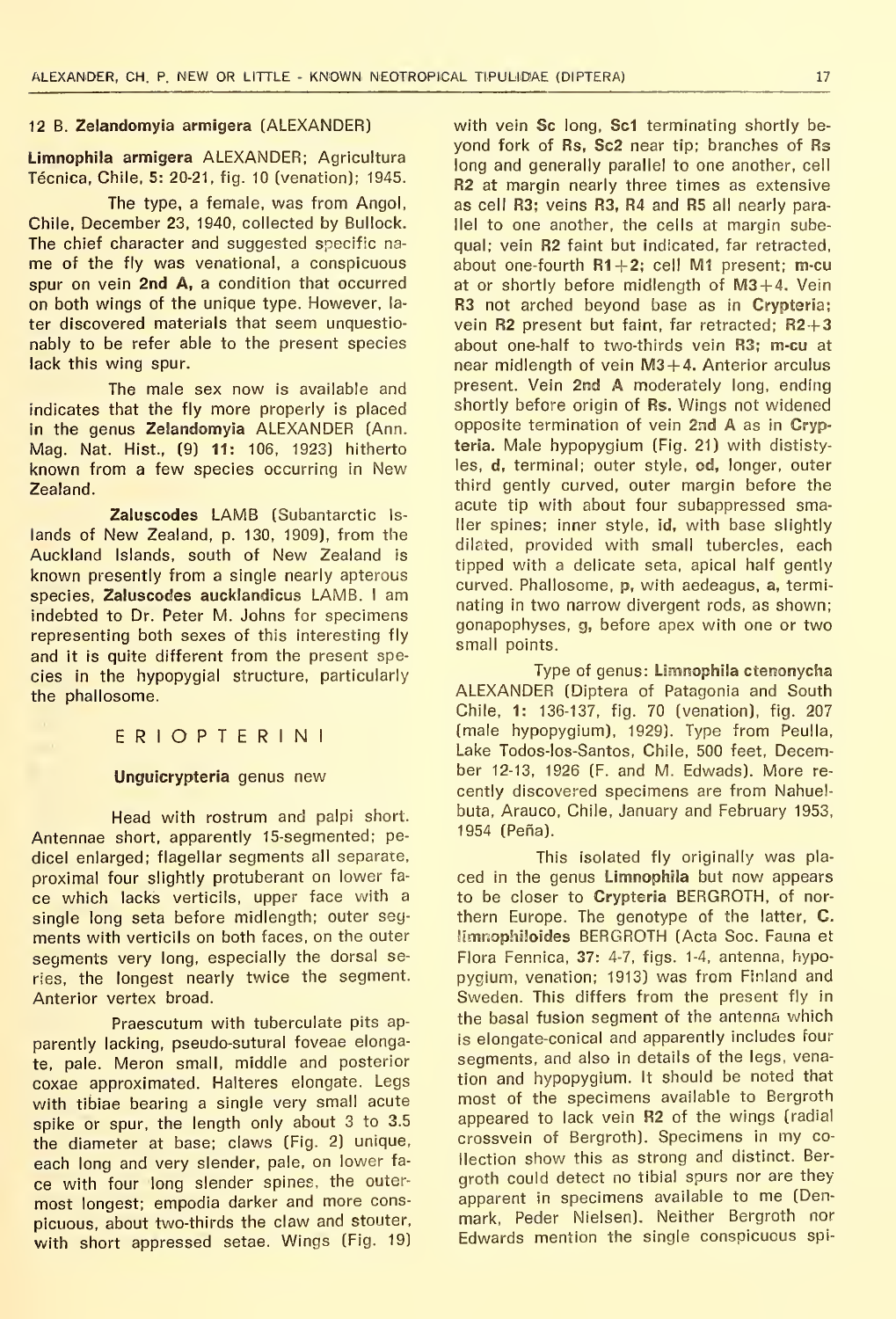ne at the base of the tarsal claw. In my materials this is present, long and conspicuous, about two-thirds as long as the claw itself but more slender (shown for comparison with the present fiy, Fig. 21 A).

# 13. Rhabdomastix (Rhabdomastix) glabrivena sp. n.

Size medium (wing of male 6 mm.); general coloration of body brown, head and abdomen darker brown; legs light brown; wings pale brown, stigma slightly darker; veins with long trichia, lacking on the unusualiy long  $Rs$  and  $R2 + 3 + 4$ .

Male: Length about <sup>7</sup> mm.; wing <sup>6</sup> mm.; antenna about 4.8 mm.

Rostrum and mouthparts brown. An tennae of male elongate, in the type broken at the sixth segment but by comparison with aliied and similar species about as long as indicated; segments long-cylindrical, vestiture very delicate, palé and erect, the longest ap proximately one-fourth to one-fifth the segment. Head dark brown.

Pronotum yellowish brown, scutellum clearer yellow. Mesonotal praescutum obscure yellow with three only slightiy darker brown stripes; scutal lobes similarly darkened; posterior sclerites of notum yellowish brown. Pleura brownish yellow' anterior mesopleura darker. Halteres with base light yellow, remainder broken. Legs with coxae and trochanters brownish yellow, remaining segments light brown. Wings (Fig. 20) pale brown, stigma slightly darker; veins palé brown. Veins with long trichia, lacking on Rs and  $R2+3+4$ , R3 with about three trichia. Venation: Sc2 lacking; Rs very long, about one-half longer than R before its origin:  $R2+3+4$  unusually long, more than three times R3; R3 shorter than the distance on costa between R1+2 and R3.

Basal six abdominal segments dark brown, remainder broken.

H o <sup>I</sup> <sup>o</sup> <sup>t</sup> y <sup>p</sup> e, male, Chile, Arauco, Nahuelbuta, Pichinahuel, 1100-1400 meters, Ja nuary 23-31, 1954 (Peña).

The most similar regional species is Rhabdomastix (Rhadomastix) chilota ALEXAN-DER, 1929, which differs most evidently in the wing trichiation, including numerous trichia on vein  $R2+3+4$  which is entirely glabrous in the presente fIy.

# 14. Gonomyia (Progonomyia) alata sp. n.

Size medium (wing about 6 mm.); general coloration of thorax brown, praescutum with darker brown stripes, pleura with a yellowed longitudinal stripe; legs brownish yelow: wings very slightly infuscated , stigma vaguely darker; Sc1 ending about opposite midlength of Rs, m-cu shortly before fork of M; male hypopygium with intermedíate dististyle with basal half enlarged, outer half a very long slender straight rod; aedeagus with apex curved, shortly before tip on either side with a broad flattened flange to produce a winglike appearance.

Male: Length about 6.5 mm.; wing 6 mm.; antenna about 1.7 mm.

Head and appendages dark brown. Antennae with flagellar segments long-oval, ends truncated, outer segments more elongate, the terminal one subequal to the penultimate; segments longer than their verticils.

Pronotum light brown, lateral borders yellowed. Mesonotal praescutum light brownish gray with three darker brown stripes; pseudosutural foveae black, conspicuous, anteriorly with a yellowed area; scutum obscure yellow, lobes extensively light brown; scute llum brown, posterior border yellowed; mediotergite yellowed, pleurotergite brownish gray pruinose. Pleura chiefly brown with a conspicuous yellowed longitudinal stripe beginning behind the fore coxa, crossing the dorsal ster nopleurite and meron to base of abdomen. Hal teres with stem brownish yellow, knob darker brown. Legs with coxae and trochanters brownish yellow, fore pair darker brown; femora and tibiae brownish yellow, outer tarsal seg ments slightiy darker. Wings very slightiy in fuscated, stigma vaguely darker; veins light brown. Veins beyond general level of orgin of Rs with long trichia, including also the outer ends of both Anal veins. Venation: Sc1 ending about opposite midlength of Rs, Se2 retracted, Sc1 alone about three-fourths m-cu, the latter shortly before the fork of M.

Abdominal tergites light brown, ster nites and hypopygium clearer yellow. Male hy popygium (Fig. 22) with basistyle, **b**, terminating in a narrowly obtuse point, on mesal face before apex with a slender yellow rod, style with relatively long but inconspicuous setae. Dististyles shown in subfigure, outer style, od, blackened, its outer fourth an acute black spine; intermedíate style, md, with basal half en-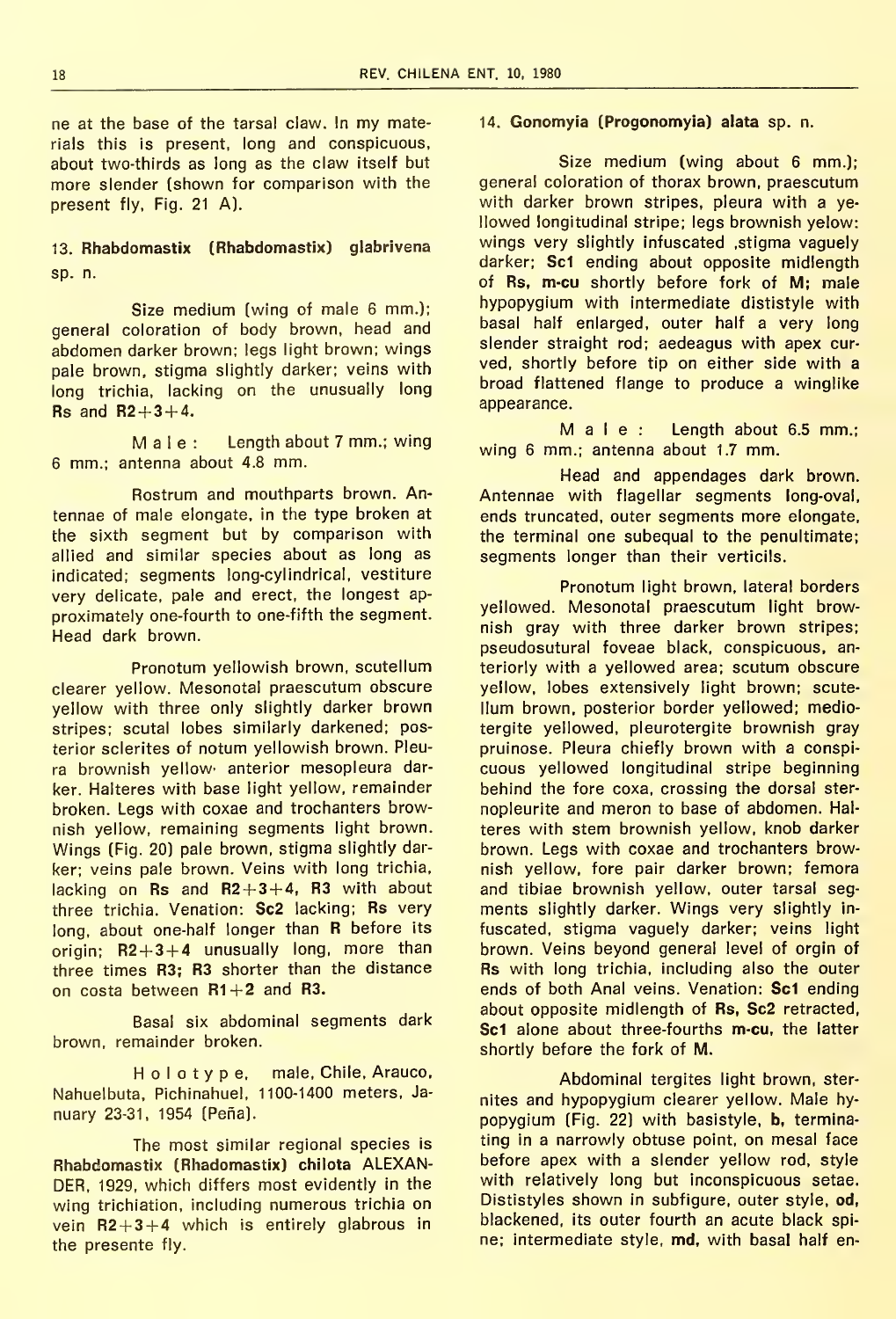larged, outer half a very long slender straight rod that is subequal in length to the base, apex shortlyde curved; inner style, id, pale, stout, lower margin fringed with short setae, the outer ones longer. Aedeagus, a, distinctive, normal for the subgenus, with the slender apex decurved, shortly before tip on either síde with a broad flattened flange to produce a winglike appearance, the margin with microscopio seta.

H o <sup>I</sup> o <sup>t</sup> <sup>y</sup> p e : male, Argentina, Catamarca, Arroyo El Pintado, 650 meters, Sep tember 28, 1968 (Peña).

The present fiy is most readily told from other regional members of the subgenus by the hypopygial structure, especially the in termedíate dististyle and the aedeagus. The flattened lateral flanges of the latter produce a birdiike apperance that has suggested the specific name. The most similar regional species is Gonomyia (Progonomyia) argentinensis ALEXANDER (La Rioja, Argentina) which dif fers evidently in hypopygial structure, including the intermedíate dististyle and the aedeagus.

### 15. Gonomyia (Lipophieps) curvistylata sp. n.

Size small (wing about 3 mm.); general coloration of body dark brown, thoracic pleura with a broad obscure yellow longitudinal stripe; legs light brown; wings light brown, stigma not indicated. Sc1 ending shortly before origin of Rs, basal section of R5 about one-half M; male hypopygium with dististyle a long cur ved blackened sickie, on inner margin with a slender tubercle.

Male: Length about <sup>3</sup> mm.; wing <sup>3</sup> mm.

Rostrum black. Antennae with scape and pedicel dark brownish yellow on upper sur face; flagellum dark brown, the verticils very elongate. Head chiefly light yellow.

Pronotum above dark brown, posterior sclerites whitened. Mesonotum dark brown above, lateral borders of praescutum scarcely paler. Pleura brown with a broad obscure ye llow longitudinal stripe that includes the fore coxae, widened behind. Legs with coxae light yellow, trochanters more obscure yellow; re mainder of legs light brown. Wings light brown, stigma not indicated; veins pale brown. Venation: Sc1 ending shortly before origin of Rs; basal section of R5 about one half m; m-cu shortly before fork of M.

Abdominal tergites dark brown, paler brown laterally, sternites pale brown. Male

hypopygium (Fig. 23) with the outer end of basistyle and the dististyle well-preserved, the remainning structures in poor condition. Dististyle, d, subterminal, including a long curved blackened sickie, at near midlength on the in ner or concave margin with a small slender tu bercle that is tipped with a delicate seta; dis tad of the major style a small oval fleshy lobe that evidently represents the second dististyle. Apical lobe of basistyle, b, with strong setae, near base with a single seta of unusual length.

H o <sup>I</sup> o <sup>t</sup> y <sup>p</sup> e : male, Argentina, Catamarca, North Aconquija, 1700 meters, October 2, 1968 (Peña).

The most similar species include Gonomyia (Lipophieps) bruchi ALEXANDER, Northern Argentina; G. (L.) nesíor ALEXANDER, Brazil, Sao Paulo; G. (L.) rhadinostyla ALEXAN-DER, Nicaragua; G. (L.) scimitar ALEXANDER, Panama to British Guiana; and G. (L.) subscimitar ALEXANDER, Peru, all differing in hypopygial structure, especially the dististyles.

# 16. Molophilus (Molophilus) araucoensis sp. n.

Belongs to the piagiatus group; general coloration of the thorax brown, patterned with yellow; halteres yellow; wings pale brownish yellow, prearcular and costal fields clear lyight yellow; abdomen brown; male hypopy gium with beak of basistyle a slender straight spine; basal dististyle long, slender, apex ter minating in a spine that is subtended by other subappressed spines; phallosome glabrous, suboval, apex extended into an acute central spine.

M a le: Length about 4.2 mm.; wing 4.5 mm.; antenna about 1.2 mm.

Rostrum and paipi brown, terminal segment of the latter about one-half longer than the stouter penultimate. Antennae relati vely long, brown; flagellar segments progressively very slightly longer and more slender outwardly; segments with delicate erect palé setae. Head dark brown.

Pronotum obscure yellow. Mesonotal praescutum of holotype yellowed, with three confluent brown stripes, scutal lobes extensively darkened, scutellum obscure yellow; postnotum and pleura dark brown, dorsopleural region yellow; paratype with thorax, especially the pleura, much paler than in the holotype. Hal teres yellow. Legs with coxae and trochanters yellow; remainder of legs brownish yellow to yellow, outer tarsal segments infuscated. Wings palé brownish yellow, prearcular and costal fields clear light yellow; veins yellow.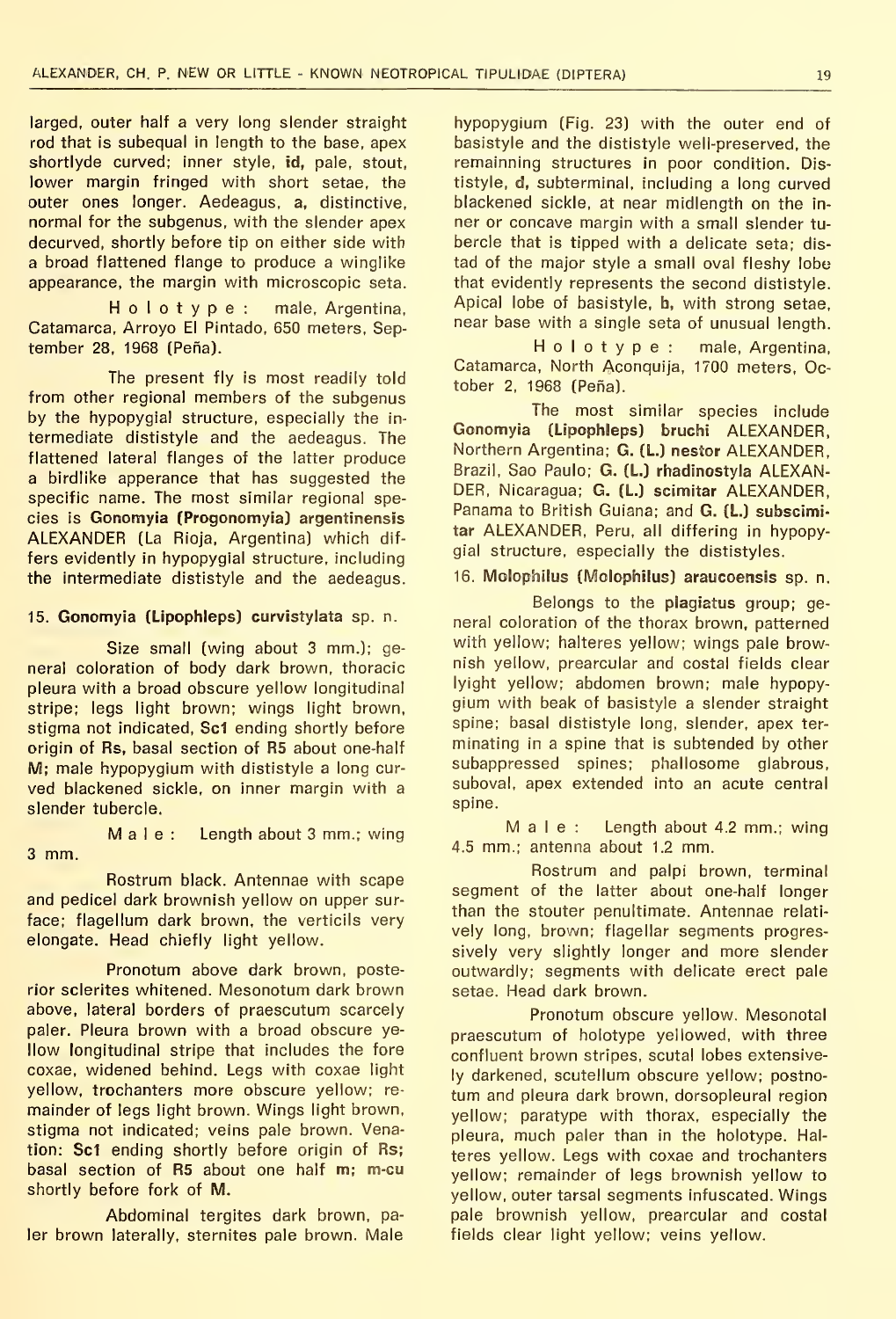Abdomen brown, hypopygium slightly paler brown. Male hypopygium (Fig. 24) with beak of basistyle, b, a very slender straight spine. Outer dististyle, d, with stem slender, longer than the expanded blackened apex, the latter terminating in two spines, the outer na rrowed and slightly bent at apex, inner or basal style distinctive, slightly longer than the outer style, slender, apex narrowed into a spine that is subtented b ytwo longer lower points and three more separated spines aiong outer mar gin, the most basal one smaller. Phallosome, p, glabrous, suboval, apex extended into an acute central spine. Aedeagus, a, slender, shorter than the outer dististyle, straight, the outer third narrowed into a spine.

H o <sup>I</sup> o <sup>t</sup> y p e : male, Chile, Arauco, Nahuelbuta' Butamalal, 1100-1400 meters, January 13-31, 1974 (Peña). Paratopotype, male, with type.

Molophilus (Molophilus) araucoensis si readily distinguished from other generally similar regional members of the group by the hypopygial structure, including the apical spi ne of basistyle, basal dististyle and the spino se phallosome.

# 17. Molophilus (Molophilus) basispinosus sp. n.

Belongs to the plagiatus group; ge neral coloration of thorax dark brown, including the pleura; antennae short; legs light brown, wings faintly yellowed; male hypopygium with outer dististyle very large, basal style with stem straight, parallel-sided, terminating in three unequal spines, with an additional strong spine at base of style; phallosome bilobed, the lobes with conspicuous erect spinoid setae; aedeagus long, flattened, exceeding the basal dististyle in length.

M a l e : length about 4.3 mm; wing 4.8 mm; antenna about <sup>1</sup> mm.

Head and hypopygium mounted on slide. Rostrum and paipi dark brown; terminal segment of latter about one-third longer than the penultimate and more slender. Antennae brown throughout; flagellar segments shortoval, longest verticiis exceeding the segments. Head brown.

Pronotum light yellow. Mesonotal praescutum pale brown with three darker brown stripes, the lateral pair darker, continued cau dad onto the sides of the acutal lobes, median región of scutum light brown, scutellum more yellowed; postnotum dark brown. Pleura dark

brown dorsopleural region and wing base light yellow. Halteres brown. Legs with fore coxae light brown remaining coxae and all trochanters light yellow. Wings faintly yellowed, base and costal region clearer yellow; veins brownish yellow, trichia light brown.

Abdomen dark brown, hypopygium slightly more yellowed. Male hypopygium (Fig. 25) with beak of basistyle, b, light brown, clea ver-shaped. Outer dististyle, d, very large, es pecially the outer arms, shaped as in figure: inner or basal style, id, distinctive, only slightly longer than the outer style; stem straight, parallel-side, terminating in three unequal spi nes, as shown, the lateral point very small, ap pressed, base of style with a further strong erect spine. Phallosome, p, large, bilobed, the oval lobes with unusually conspicuous palé spi noid. setae. Aedeagus, a, long, flattened, slightly dilated at midlength, exceeding the basal dististyle in length.

H o <sup>I</sup> o <sup>t</sup><sup>y</sup> <sup>p</sup> <sup>e</sup> : male, Chile, Arauco, Nahuelbuta, Caramavida, 1100-1300 meters, January 1-6, 1954 (Peña).

Molophilus (Molophilus) basispinosus is readily distinguished from other regional members of the plagiauts group by the hypopygial structure, including especially the basal dististyle.

# 18. Molophilus (Molophilus) ornithostylus sp. n.

Belongs to the plagiatus group; general coloration of body dark brown; halteres clear light yellow; legs brown, tips of tibiae and the tarsi darker; wings yellowed, prearcular and costal fields clearer yellow, a weak brown clou ded pattern extends from stigma over the cord, including central portions of both Anal cells; male hypopygium with basal dististyle large and conspicuous, in appearance suggesting a bird's head with an elongate slender beak; phalloso mic structure with two relatively long densely setulose blades.

Male: Length about 5-5.2 mm.; wing 5.5-6 mm.; antenna about 1.5-1.6 mm.

<sup>F</sup> <sup>e</sup> m <sup>a</sup> <sup>I</sup> <sup>e</sup> : Length about 5.5-6 mm.; wing 6-6.5 mm.

Rostrum and paIpi dark brown; ter minal paipai segment about one-third longer than the penultimate. Antennae short, dark brown; flagellar segments oval, terminal seg ment oval, about two-thirds the penultimate. Head dark brown.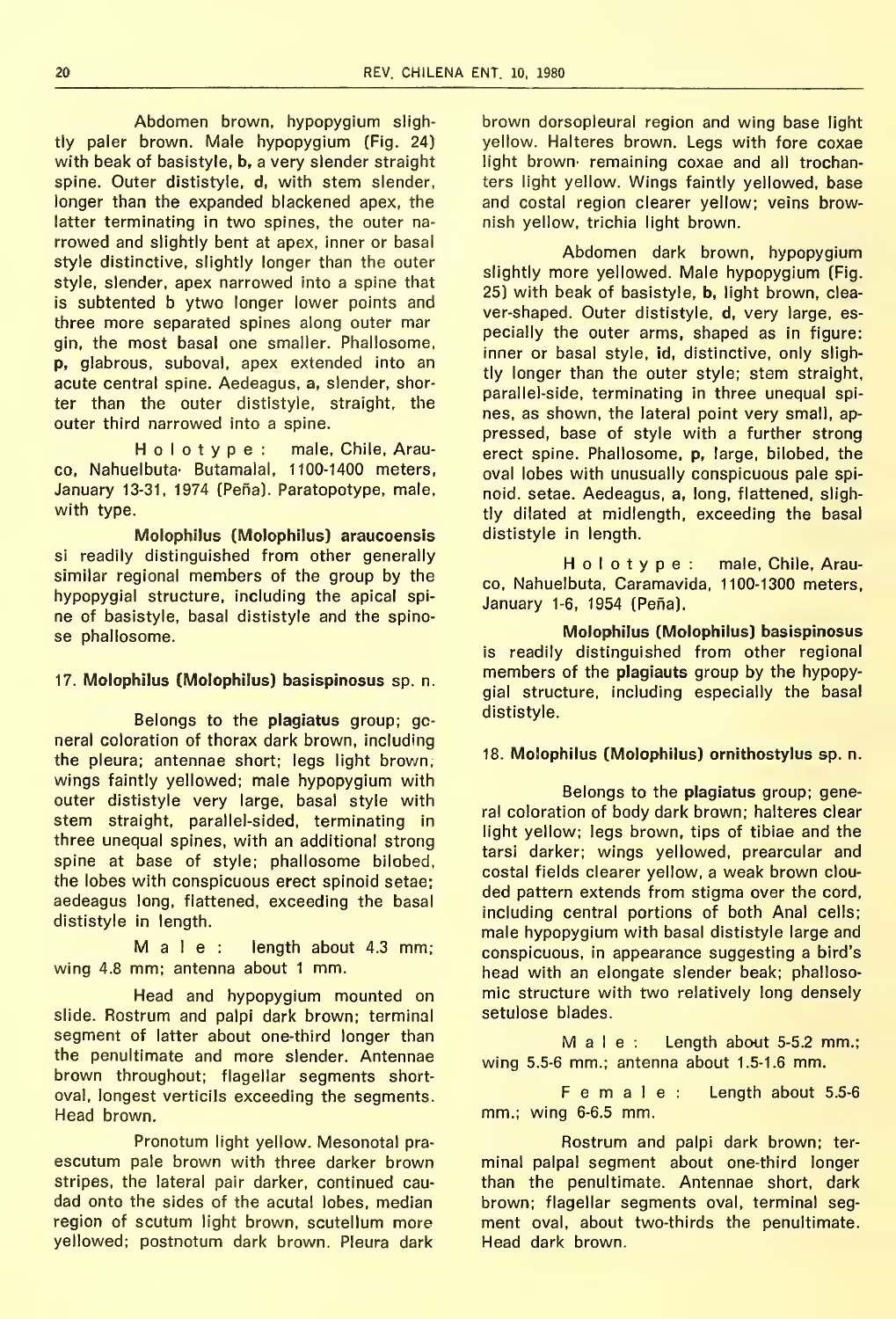Thorax almost uniformly dark brown, the median praescutal stripe slightly darker. Halteres clear light yellow. Legs with coxae and trochanters yellow; femora dark brown, bases narrowly yellow; tibiae brownish yellow, tips, with the tarsi, dark brown. Wings with ground yellowed, prearcular and costal fields clearer yellow; a weak brown pattern including the stigma, <sup>a</sup> seam over the cord, and the central parts of both anal cells; veins light brown, more yeilowed in the brightened fields. Venation:  $R4 + 5$  in direct alignment with Rs, about one-third to one-half longer than the basal section of R5.

Abdomen dark brown. Male hypopy gium (Fig. 26) with the inner or basal dististyle, id, large and conspicuous, in its general appearance suggesting a bird's head with a long beak and a darkened dorsal crest, blackened throughout; stem stout, the outer fourth na rrowed into a slender straight spine, outer margin of style with an extensive dark cushion of appressed black spinoid setae, this armature continued basad on style, becoming more sparse toward the base. Phallosome, p, with apex produced into two relativley long blades, densely setulose Aedeagus unusually long and slender, nearly straight slightly longer than the basal dististyle.

Holotype: male, Chile, Arauco, Nahuelbuta, Butamalal, 1100-1400 meters, January 23-31, 1954 (Peña). Allotype, female, with type, mounted on separate pin. Paratopotype, male, pinned with allotype. Paratypes, 1 male, <sup>1</sup> female, on one pin, North Aconquija, Catamarca, Argentina, 1700 meters, October 2, 1968 ÍPeña).

Regional members of the plagiatus group having the basal dististyle of the hypo pygium somewhat as in the present fly inclu de Molophilus (Molophilus) catamarcensis ALE- XANDER, of Argentina, and to a lesser degree, M. (M.) walkeri ALEXANDER, of Colombia, all differing among themselves chiefly in the con formation of the basal dististyle of the hypo pygium.

# EXPLANATION OF FIGURES

#### Plate 1

- Fig. 1. Valdiviana (Euvaldiviana) penaina sp. n.; venatlon
- Fig. 2 Valdiviana (Euvaldiviana) penaina sp. n.; an tenna, female
- Fig. 3. Zeiandotipula wardiana sp. n.; venation
- Fig. 4. Zeiandotipula wardiana sp. n.; antenna, female
- Fig. 5. Zeiandotipula exserrata sp. n.; male hypopygium
- Fig. 6. Tipula (Eumicrotipula) arenae sp. n.; male hypopygium
- Fig. 7. Tipula (Eumicrotipula) coloptera sp. n.; male hypopygium
- Fig. 8 Tipula (Bellardina) fuscolimbata sp. n.; male hypopygium

#### Píate 2

- Fig. 9. Limonia (Dicranomyia) prolixistyla sp. n, ve nation
- Fig. 10 Limonia (Geranomyia) podomelania sp. n.; ve nation
- Fig. 11. Austrolimnophila stenoptera sp. n.; venation
- Fig. 12. Paralimnophila emarginata sp. n. venation
- Fig. 13, Limnophila micropriapus sp. n.; venation
- Fig. 14. Shannonomyia seclusa (ALEXANDER); venation
- Fig. 15. Limonia (Dicranomyia) prolixistyla sp. n.; male hypopygium
- Fig. 16. Limnophila micropriapus sp. n.; male hypopy gium
- Fig. 17. Paralimnophila emarginata sp. n. male hypo pygium
- Fig. 18, Shannonomyia seclusa (ALEXANDER); male hy popygium

#### Plate 3

- Fig. 19. Unguicrypteria ctenonycha (ALEXANDER); ve nation
- Fig. 20. Rhabdomastix glabrivena sp. n.; venation
- Fig. 21. Unguicrypteria ctenonycha (ALEXANDER); male hypopygium and tarsal claw.
- Fig. 21 A. Crypteria limnophiloides BERGROTH; tarsal claw.
- Fig. 22. Gonomyia (Progonomyia) alata sp. n.; male hy popygium
- Fig. 23. Gonomyia (Lipophieps) curvistyla sp. n.; male hypopygium
- Fig, 24. Molophilus (Molophilus) araucoensis sp. n.; male hypopygium
- Fig. 25. Molophilus (Molophilus) basispinosus sp. n.; male hypopygium
- Fig. 26. Molophilus (Molophilus) ornithostylus sp. n.; male hypopygium

Explanation of symbols: Male hypopigium: a, aedeagus; b, basistyle; d, dististyle; g, gonapophysis; id, inner dististyle; od, outer dististyle; p, phallosome; s, sternite; t, tergite.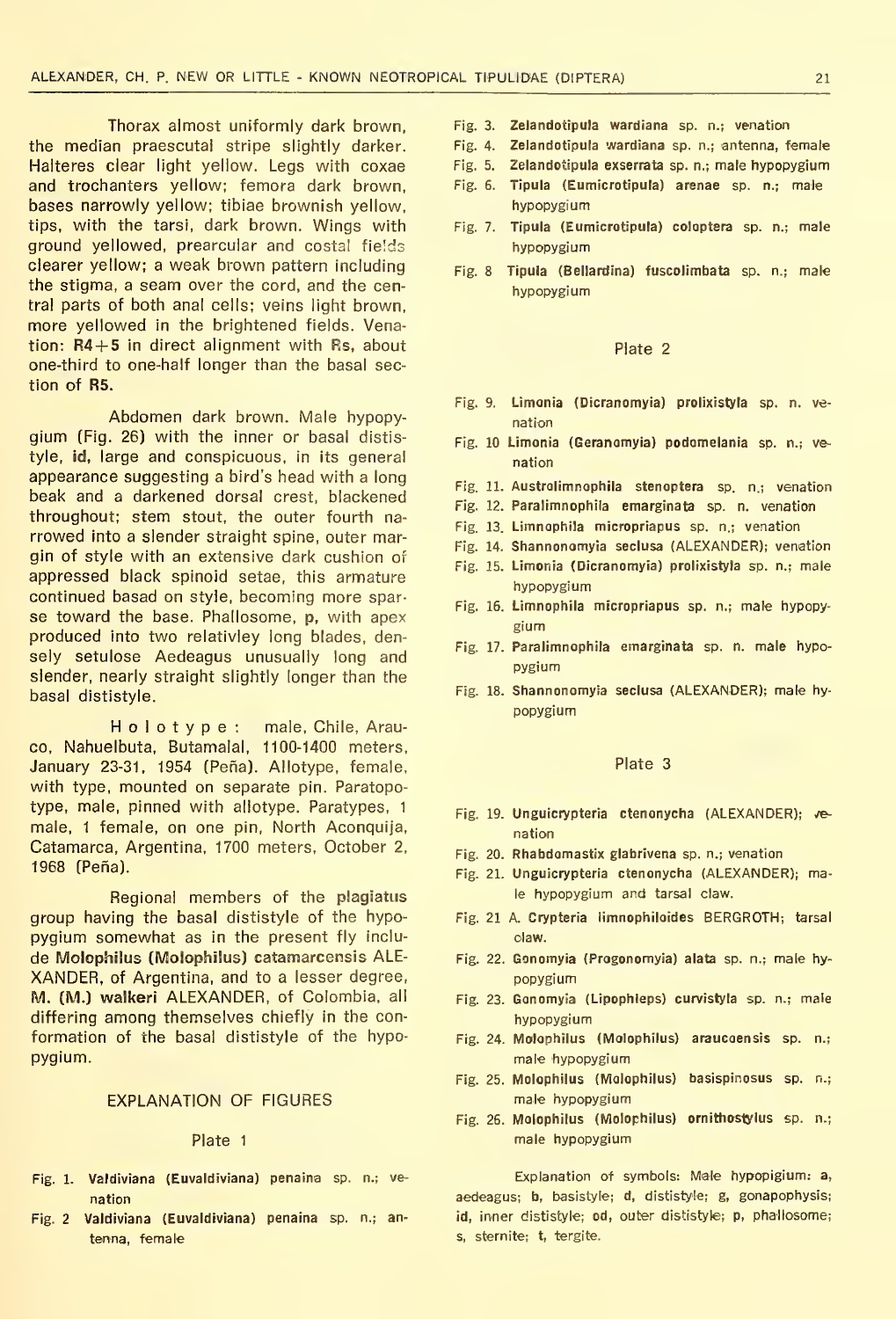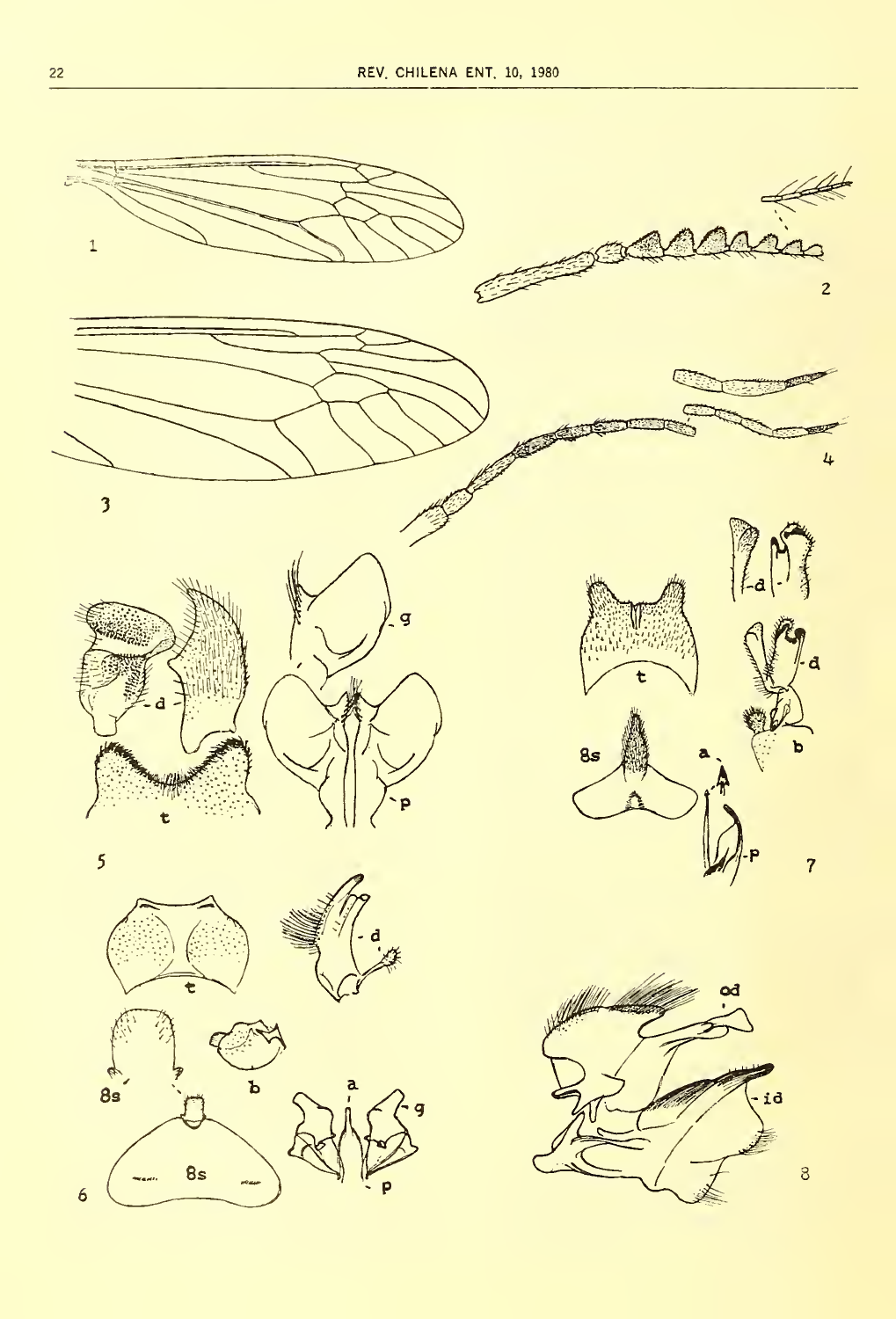











 $23\,$ 

16

 $17$